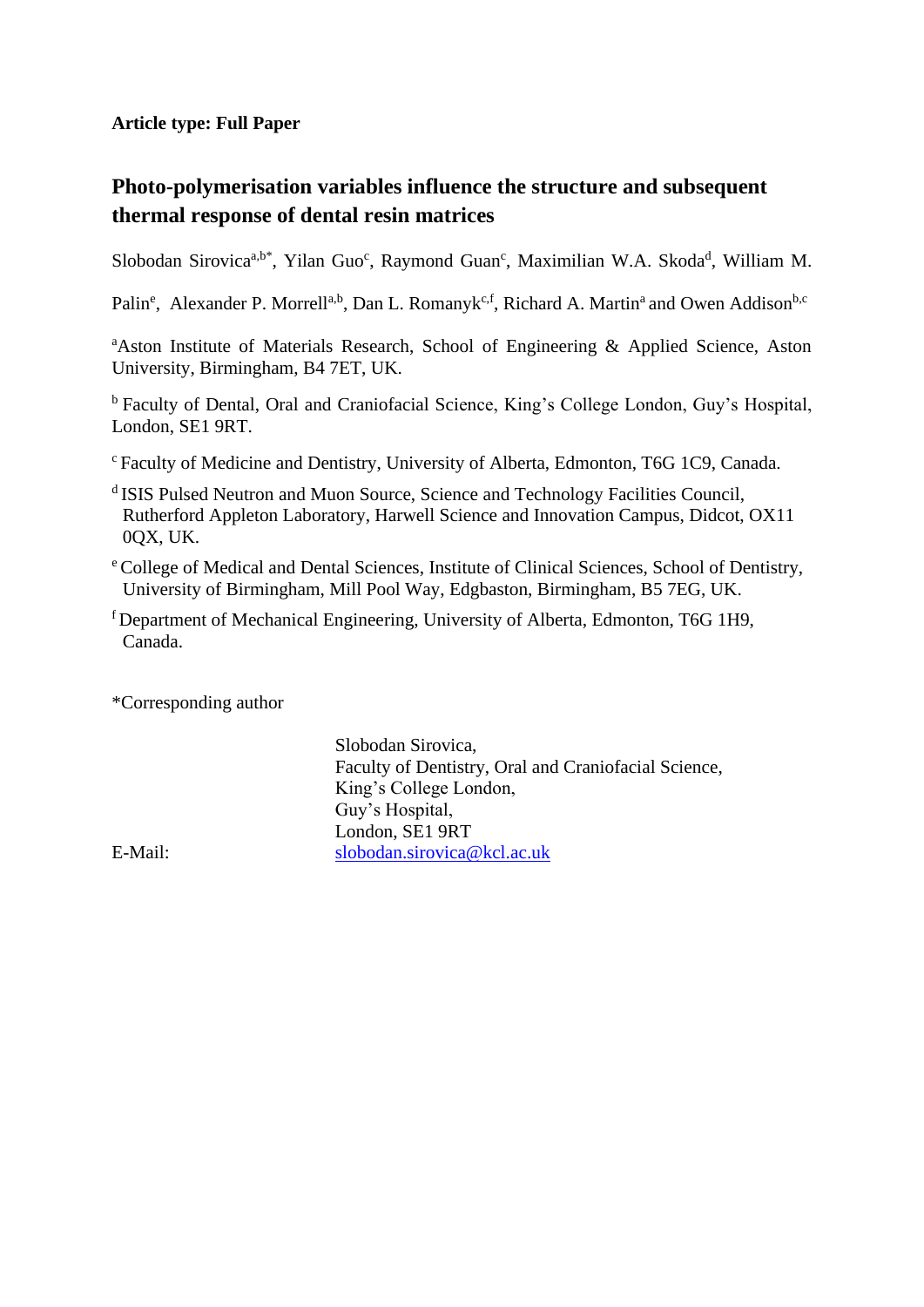# **Abstract**

**Objectives:** The structure of the polymer phase of dental resin-based-composites is highly sensitive to photo-polymerisation variables. The objective of this study was to understand how different polymer structures, generated with different photo-polymerisation protocols, respond to thermal perturbation.

**Methods:** Experimental resins were prepared from a series of Bis-GMA/TEGDMA blends (40/60, 50/50 and 60/40 wt.%), with either Camphorquinone/DMAEMA or Lucirin TPO as the photo-initiator system. Resins were photo-polymerised, in a disc geometry, at either relatively 'high' (3000 mW cm<sup>-2</sup>) for 6 s) or 'low' (300 mW cm<sup>-2</sup> for 60 s) irradiances ensuring matched radiant exposures (18 J cm<sup>-2</sup>). Specimens were heated, from 20-160 $^{\circ}$ C at a rate of 5 $^{\circ}$ C min<sup>-1</sup>, whilst simultaneous synchrotron X-ray scattering measurements were taken at 5°C increments to determine changes in polymer chain segment extension and medium-range order as a function of temperature. For each unique resin composition (n=3), differential scanning calorimetry was used to measure glass transition temperatures using the same heating protocol. A paired t-test was used to determine significant differences in the glass transition temperature between irradiance protocols and photo-initiator chemistry at  $\alpha$  = 0.05.

**Results:** Resins pre-polymerised through the use of TPO and or high irradiances demonstrated a reduced rate of chain extension indicative of lower thermal expansion and a larger decrease in relative order when heated below the glass transition temperature. Above the transition temperature, differences in the rate of chain extension were negligible, but slower converted systems showed greater relative order. There was no significant difference in the glass transition temperature between different photo-initiator systems or irradiance protocols.

**Significance:** The evolution of chain extension and medium-range order during heating is dependent on the initial polymer structure which is influenced by photo-polymerisation variables. Less ordered systems, generated at faster rates of reactive group conversion displayed reduced chain extension below the glass transition temperature and maintained lower order throughout heating.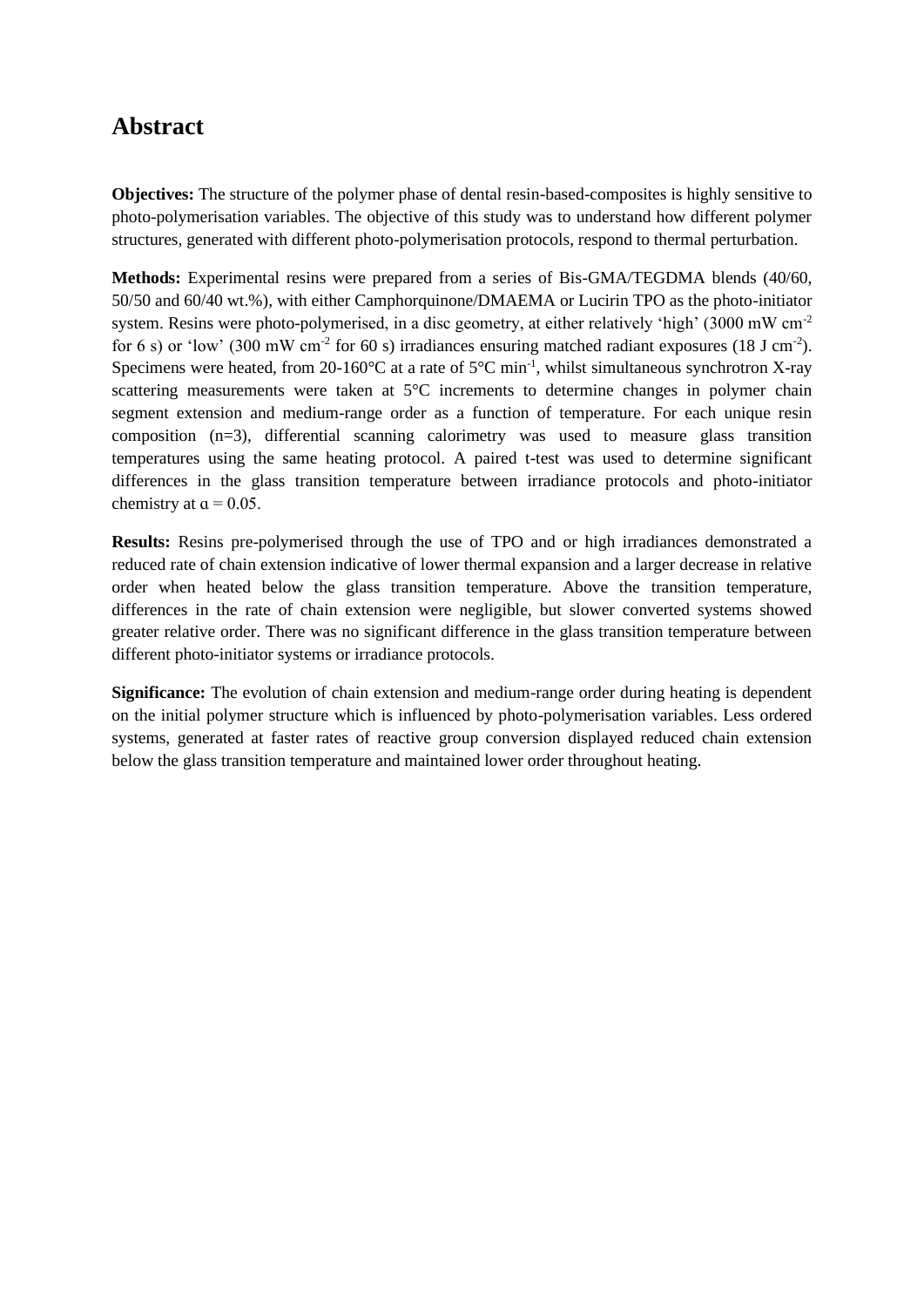## **1. Introduction**

Photo-initiated dimethacrylate resin-based-composites used as dental restorative materials are subject to physical [1,2] and chemical perturbations [3,4] during their clinical service lifetime that are likely to alter the macro and micro structure of the resin phase. *In vivo*, a dental composite filling will experience an average intra-oral temperature of approximately 37°C when no other thermal stimulus is applied [5,6]. However, eating, drinking and breathing induces intra-oral thermal fluctuations which have been shown, using thermocouples, to range between  $4-60^{\circ}C$  [1,7] and will be partially transferred to the composite filling material. The thermal response of the resin phase will be influenced by the chemical structure of the constituent monomers [8], the degree of reactive group conversion and the polymer network structure. The formation of the polymer structure itself has been shown to be highly sensitive to photo-polymerisation variables [9–11], especially the reactive group conversion rate [12]. Previous research has investigated the dynamic response of composites to thermal perturbations by measuring dimensional changes [13,14], performing mechanical tests [15,16], quantifying reactive group conversion and conducting thermal analyses during heating [16– 22]. Assumptions have then been extrapolated about the evolving polymer structure and correlated with the initial compositional and photo-polymerisation variables. However, these approaches have failed to provide detailed insight into how the initial polymer structure changes at medium-range orders ( $\sim$  4-15 Å) during heating, which will ultimately impact on physical changes in the bulk material. The current study explores for the first time how different initial polymer structures in the most commonly encountered photo-initiated dental resin polymers, generated under different photopolymerisation protocols, are modified under thermal perturbation.

Studies have demonstrated that altering polymerisation variables, specifically by accelerating the rate of reactive group conversion using high irradiance light sources and by using more efficient photoinitiators, impacts the resultant polymer structure at a range of length scales [12]. Combined experimental and theoretical studies have suggested that during rapid polymerisation, the conversion rate substantially exceeds the relaxation time [23,24] of constituent polymer structures. Consequently,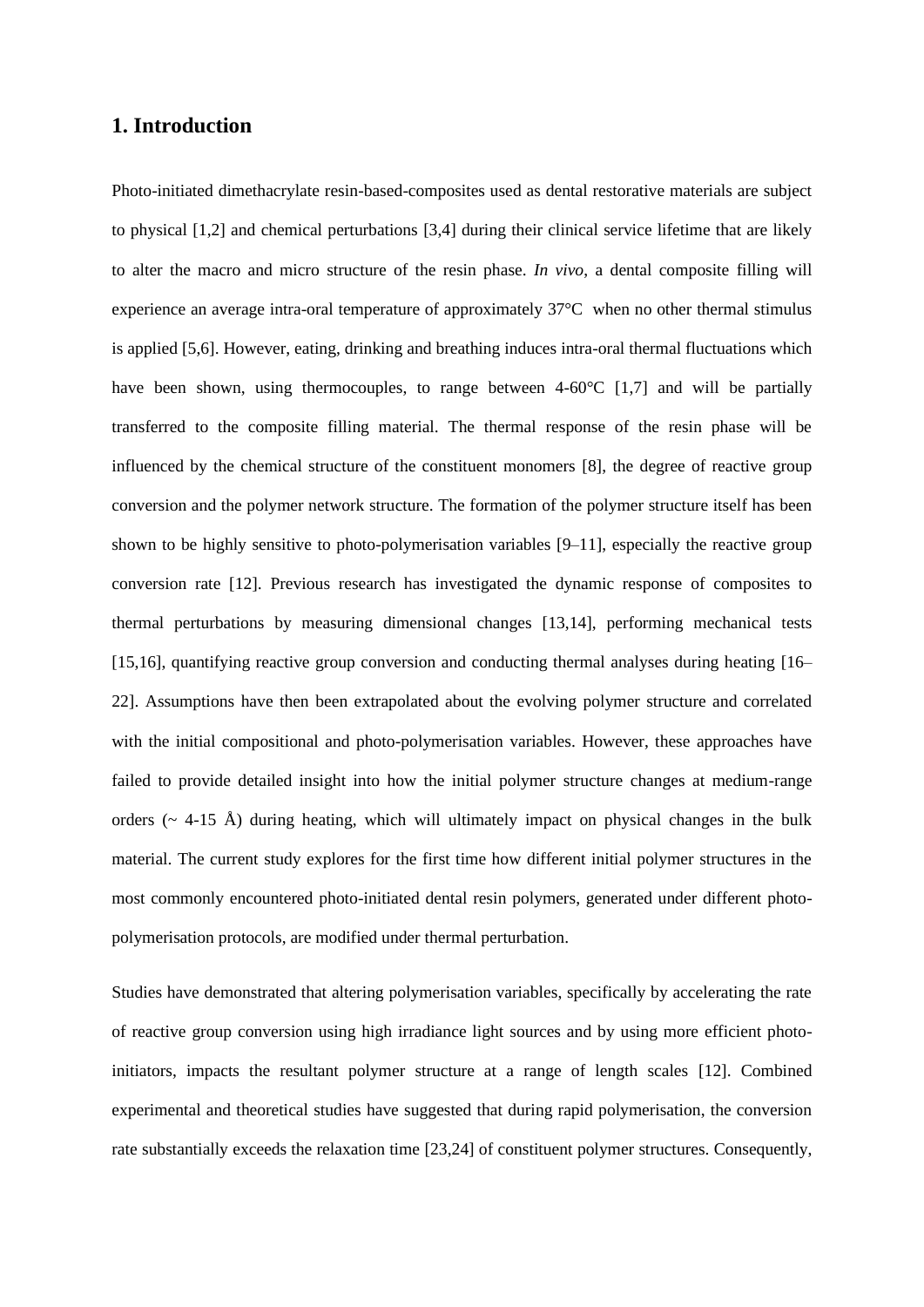this likely results in the jamming and clustering of growing chains, preventing efficient relaxation of the developing structure and produces a more rigid network [25] than obtained at lower polymerisation rates. Theoretical approaches [26] have demonstrated that faster polymerisation generates a polymer network with significantly greater clustering i.e. with greater spatial heterogeneity with respect to cross-link density, compared with slower rates, where reactive group conversion is more evenly distributed throughout the polymer [25]. Additionally, rapid polymerisation reduces the lifetime of propagating radical species due to bimolecular termination [27], limiting the degree of cross-linking. Recently, we have demonstrated that the conformation of polymer segments at medium-range orders, particularly the functional groups of dimethacrylate polymers, are sensitive to the conversion rate [12]. Accelerating reactive group conversion confers greater polymer segment extension in a shorter period of time. The evolving structure has insufficient time to relax and orientate to lower energy conformations [12] and consequently greater structural variability (lower order) exists in the network at medium-range length scales. Insight into the conformation of polymer segments at medium-range orders is important as these structures are constituent in cross-links and chain backbones, which play a role in determining second order phase transitions i.e. the glass transition, of the material.

Dimensional changes in the polymer phase of dental composites during heating are predominantly ascribed to structural modifications of the polymer network as the system reaches the glass transition  $(T<sub>g</sub>)$  region. Below  $T<sub>g</sub>$  the polymer network structure remains rigid, restricting polymer segmental motions [28] and demonstrates glass-like behaviour [29,30]. As the system transitions through  $T_g$ chain molecular translations and rotations increase and the bulk material becomes rubbery [28–30]. To date, several studies have investigated the use of post-cure heating to increase the degree of reactive group conversion [16,31–37] to improve the mechanical properties of the composite material. Vibrational spectroscopy [20,31] and differential scanning calorimetry (DSC) are routinely used to measure additional cure. DSC also provides thermal information regarding phase transitions, heat and degradation and allows for differences in network architecture to be indirectly inferred based on the thermal response of the polymer as a function of the initial polymerisation variables. However, neither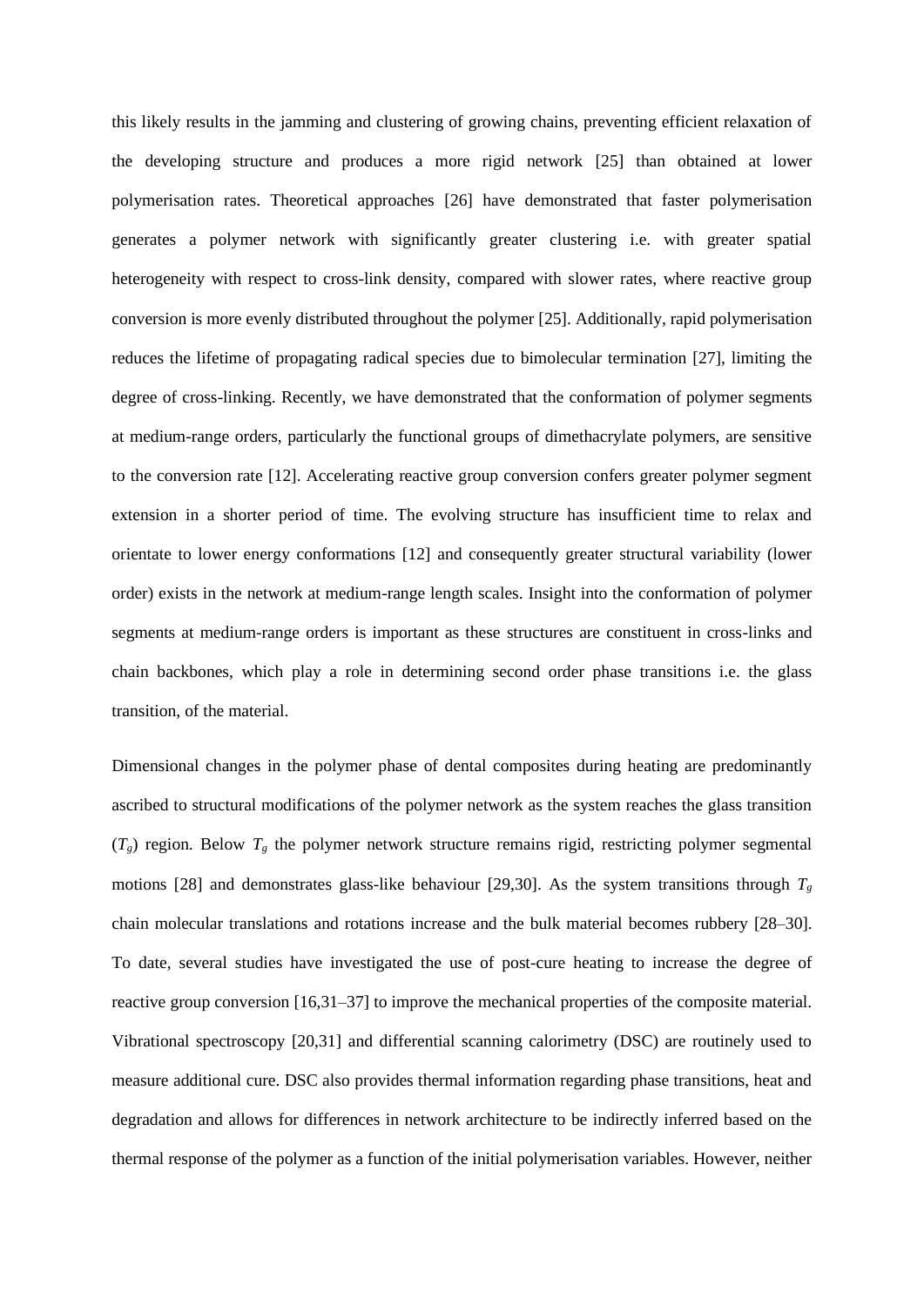approach provides dynamic structural information of medium-range ordering, relevant to second order phase transitions, during heating. Synchrotron X-ray scattering is a powerful technique that can discern subtle structural differences within a dynamic system. Furthermore, a high flux permits time resolved measurements at time scales of the order of heating rates commonly used in conventional thermal studies of polymers [13], which would not be possible with a laboratory X-ray source.

The aim of this study was to explore how different initial polymer structures, generated by using different photo-polymerisation protocols that impact on the polymerisation reaction rate, are modified by thermal perturbation through a combination of heating, *in-situ* X-ray scattering and offline differential scanning calorimetry measurements. Specifically, the hypothesis tested was that, based on previous investigations, there would be a difference in polymer chain segment extension and mediumrange order as a function of temperature between systems initially polymerised at different conversion rates.

## **2. Methods**

### **2.1. Preparation of photo-polymerisable dimethacrylate resin blends**

Two dimethacrylate monomers, bisphenol-A-glycidyl-methacrylate (Bis-GMA) and triethyleneglycoldimethacrylate (TEGDMA) (Sigma-Aldrich, Dorset, UK) were proportioned in 60/40, 50/50 and 40/60 (Bis-GMA/TEGDMA) weight percentage (wt. %) ratios and combined to produce mixes. The viscosity of the blend increases with the proportion of Bis-GMA [38] (**see supplementary material,**  Figure S1). The monomer blends were combined with a photo-initiator as either 0.2 wt.% Camphorquinone (CQ) with 0.8 wt.% of its tertiary amine N,N-dimethylaminoethyl-methacrylate (DMAEMA) or 1 wt.% of the Type 1 photo-initiator, Lucirin-TPO (TPO) (Sigma-Aldrich, Dorset, UK), which does not require a co-initiator. The proportioned monomers and photo-initiators were homogenised in a glass beaker using a magnetic stirrer at  $50 \pm 1^{\circ}$ C for 30 mins in dark conditions.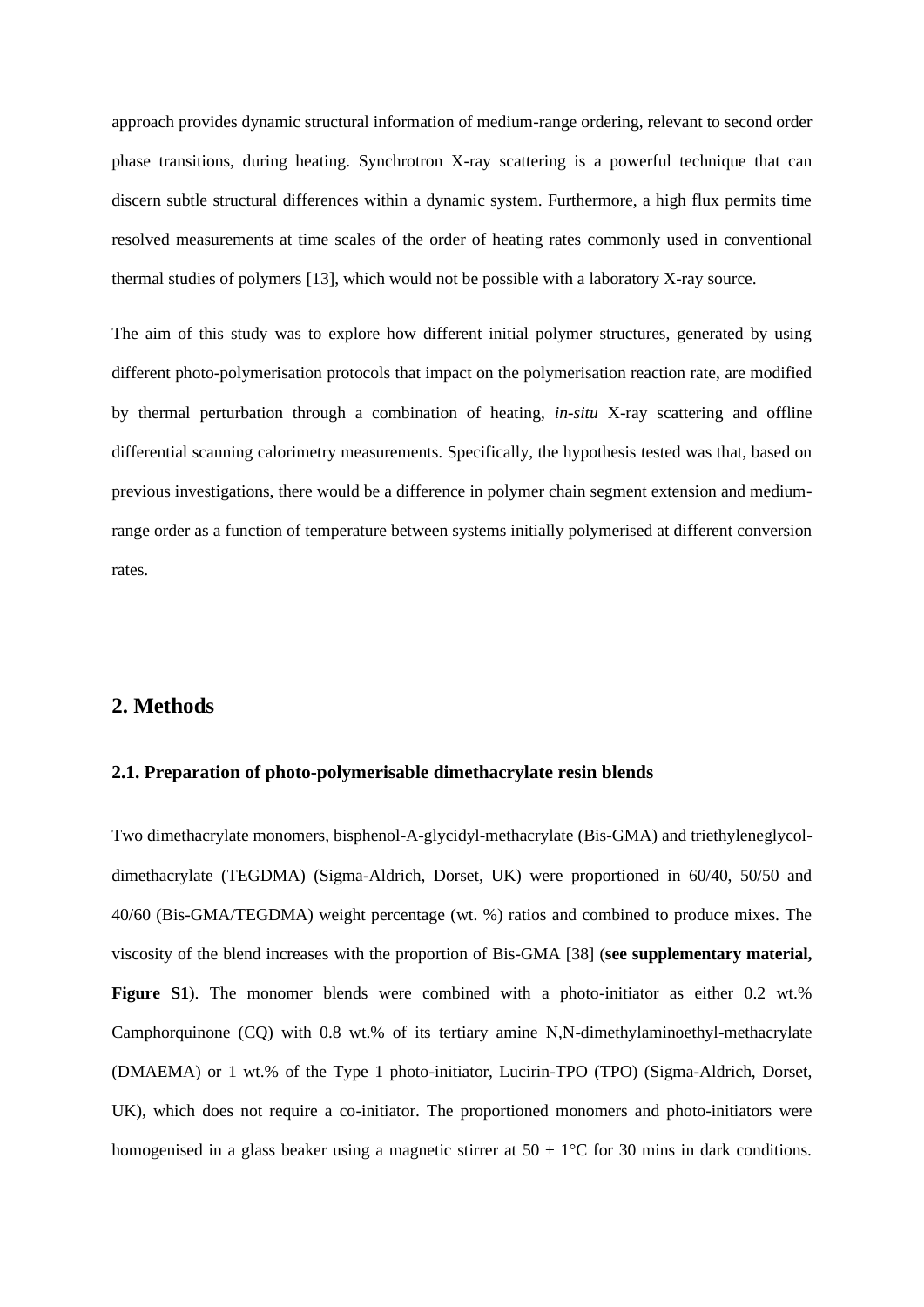The resultant resin blends were stored in dark conditions in sealed containers at  $4 \pm 1$  °C prior to further use. Resin disc-shaped specimens were fabricated by filling a polyvinylsiloxane mould (11 mm diameter and 1 mm in depth) covered with a 1 mm thickness glass slide to minimise the formation of an oxygen inhibition layer. Specimens were photo-polymerised using an EMS Swiss master light curing unit (EMS OPTIDENT, electro medical systems, Nyon Switzerland) placed normal to and in contact with the glass slide. The curing unit has a spectral output range of 390 – 550 nm to provide significant overlap with the absorption peaks of the Camphorquinone (470 nm) and Lucirin TPO (381 nm) photo-initiators. For each unique composition, the resin was either photopolymerised at relatively 'high' (3000 mW cm<sup>-2</sup> for 6 s) or 'low' (300 mW cm<sup>-2</sup> for 60 s) irradiances to introduce a range of reactive group conversion rates whilst ensuring matched radiant exposures (18 J cm<sup>-2</sup>). The resultant specimens were fabricated two weeks prior to any measurements and were stored in lightproof conditions in sealed containers at  $4 \pm 1$ °C to remove post-cure variability attributed to further light activation [39,40].

#### **2.2. FT-NIR spectroscopy measurements**

Fourier Transform Near Infra-red (FT-NIR) spectroscopy was used to quantify the rate of reactive group conversion between relatively high  $(3000 \text{ mW cm}^2)$  and low  $(300 \text{ mW cm}^2)$  irradiances to confirm differences in rate as a function of irradiance protocol, for selected monomer blends, according to a previously reported method [12]. Briefly, optical (emitting and receiving) fibers (0.6 mm core diameter) (Hellma Analytics, Essex, UK) were placed either side of the liquid resin sample, which was held within a polyvinylsiloxane annulus (11 mm diameter and 1 mm in depth), at a 45° incline relative to the sample face and connected to a Nicolet 6700 spectrometer (Thermo Scientific, Warrington, UK). During photo-polymerisation, NIR spectra were collected in transmission mode using a white light source and an InGaAs detector. Real-time NIR spectra (4000−10000 cm-1 ) were collected 10 s prior to irradiance and thereafter during polymerisation in transmission mode (4 cm-1 spectral resolution) with an integration time of 0.3 s, whilst photo-polymerising the resin sample according to protocol described in section 2.1. Three measurements were conducted for each unique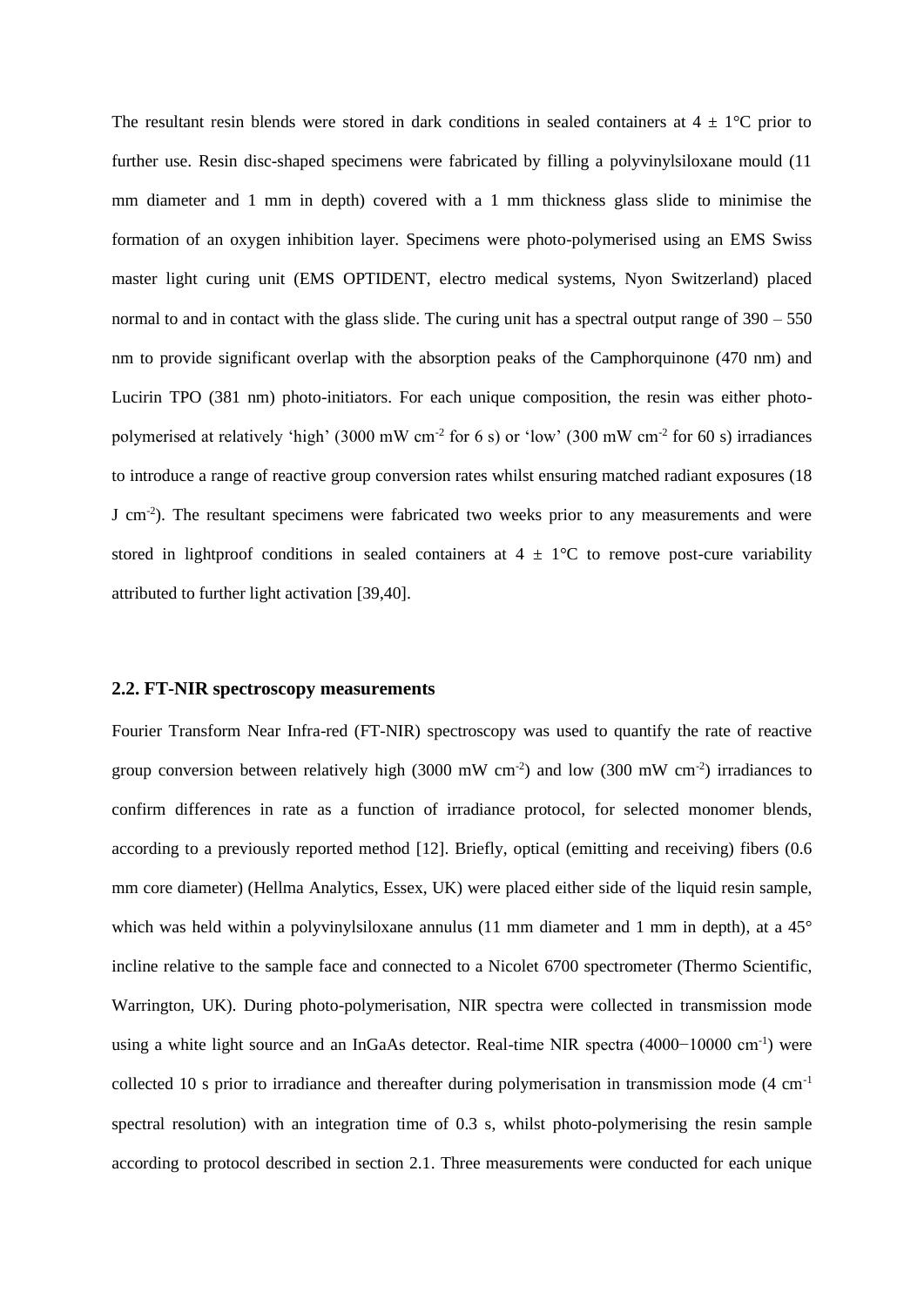blend for both irradiance protocols. Data were baseline corrected using Omnic software (Omnic Specta software, version 8.0, Thermo Fisher Scientific, Oxford, UK). Reactive group conversion was determined from the percentage decrease in the aliphatic C=CH<sub>2</sub> IR absorption band (6164 cm<sup>-1</sup>) i.e. the conversion of C=C to C-C bonds, located within the functional end groups of the Bis-GMA and TEGDMA monomers. The rate of conversion was calculated as the first derivative of conversion with respect to time.

#### **2.3. Synchrotron X-ray scattering measurements**

Synchrotron X-ray scattering experiments were performed on the I16 beamline [41] at the Diamond Light Source (Oxford, UK). An incident X-ray energy of 12 keV was used corresponding to a wavelength ( $\lambda$ ) of 1.033 Å, with a beam size of 30  $\mu$ m (vertical) × 200  $\mu$ m (horizontal) defined by vacuum tube slits. Measurements were carried out in air with light excluded.

A bespoke heating module was used to increase the temperature of pre-polymerised Bis-GMA/TEGDMA resin disc specimens produced according to the previously described methods, whilst undertaking simultaneous X-ray scattering measurements (**Figure 1**). The heating module consisted of two aluminium plates ( $25 \times 25$  mm area) with a circular aperture (3 mm diameter), to allow for the transmission of X-rays, fixed in contact with and perpendicular to a kinematic heating platform. The temperature of the heating platform was remotely controlled via a cryogenic temperature modulator (Model 3.8, Lake Shore Cryotonics, Elliot Scientific Ltd, Hertfordshire, UK). Polymer disc specimens were held in tight contact between two aluminium plates. The temperature of the test specimen was increased through heat transfer from the kinematic stage to the aluminium plates and finally to the resin disc, at a rate of  $5^{\circ}$ C min<sup>-1</sup>. Three thermocouples were placed in contact with the kinematic stage, aluminium plates and the resin disc respectively, to measure the temperature of each component and ensure a constant heating rate. The heating module and housed sample were orientated with the annulus of the aluminium plate normal to the path of the impinging X-rays.

X-ray scattering measurements were taken at 5°C increments, from 20 to 160°C, to characterise structural changes as a function of temperature. X-ray scattering data were collected using a 2D area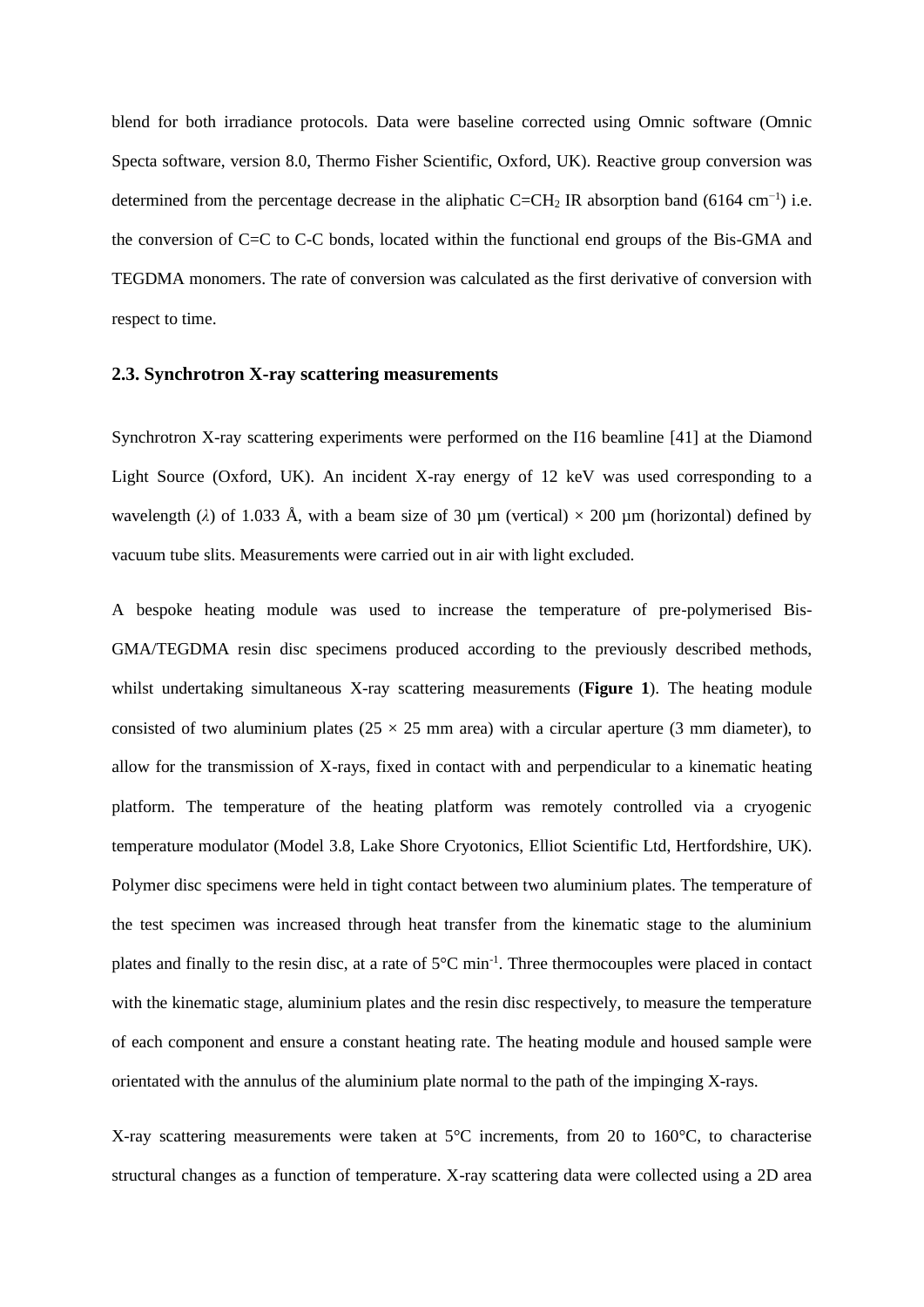detector (Pilatus 100K) with a 487  $\times$  195 pixel format (pixel size = 172  $\times$  172  $\mu$ m<sup>2</sup>) fixed to a two theta detector arm. The detector was placed 470 mm behind the sample and collected scattering data at angles of 2θ =7, 13 and 20 to cover a *q* range of 0.2 to 1.8 Å-1 where *q* = 4πsinθ/λ. Scattering data were collected with a 1 s count time and a 2.7 ms readout time. The transmitted beam was also recorded at each angle and temperature increment using a photodiode to correct for changes to the sample density and thickness. Due to the high user demand of synchrotron facilities which limits the duration of experiments, measurements for each unique sample composition were not repeated.

The contribution of the X-ray beam to the measurements i.e. beam damage was assessed by conducting observations for over 30 min for the pre-polymerised samples at ambient temperature. To aid data analysis, measurements were taken for direct beam, empty sample containers and a silver behenate calibration standard. Scattering patterns were background corrected and normalised to the incident monitor intensity. Data were integrated over 360° to produce a 1D output and were subsequently fitted with a pseudo-Voigt model to determine peak positions and changes in the peak full width at half maximum (FWHM) as a function of temperature using the Dawn software package (version 2.6.0) [42,43]. The peak position(s) correspond to the measured average correlation length(s) whilst the relative structural order representing the distribution of correlation lengths was calculated from changes in the FWHM of the scattering peak(s).

### **2.4. Thermal analysis**

To correlate changes in X-ray scattering during heating with structural transitions, the glass transition temperature  $(T_g)$  and post-cure exotherm for polymerised resin specimens were measured using a differential scanning calorimeter (DSC Q1000, TA Instruments, Ontario, Canada). Samples (n=3, per composition) of approximately 5 mg were heated, within hermetically sealed aluminium pans (DSC Consumables Incorporated, Minnesota, USA), through a scanning range of 20-160 $^{\circ}$ C  $\pm$  0.05 $^{\circ}$ C at a rate of 5 $\degree$ C min<sup>-1</sup> under a nitrogen atmosphere. The  $T_g$  values were obtained from the inflection point in the thermogram (Universal Analysis 2000, TA Instruments, Ontario, Canada), as measured from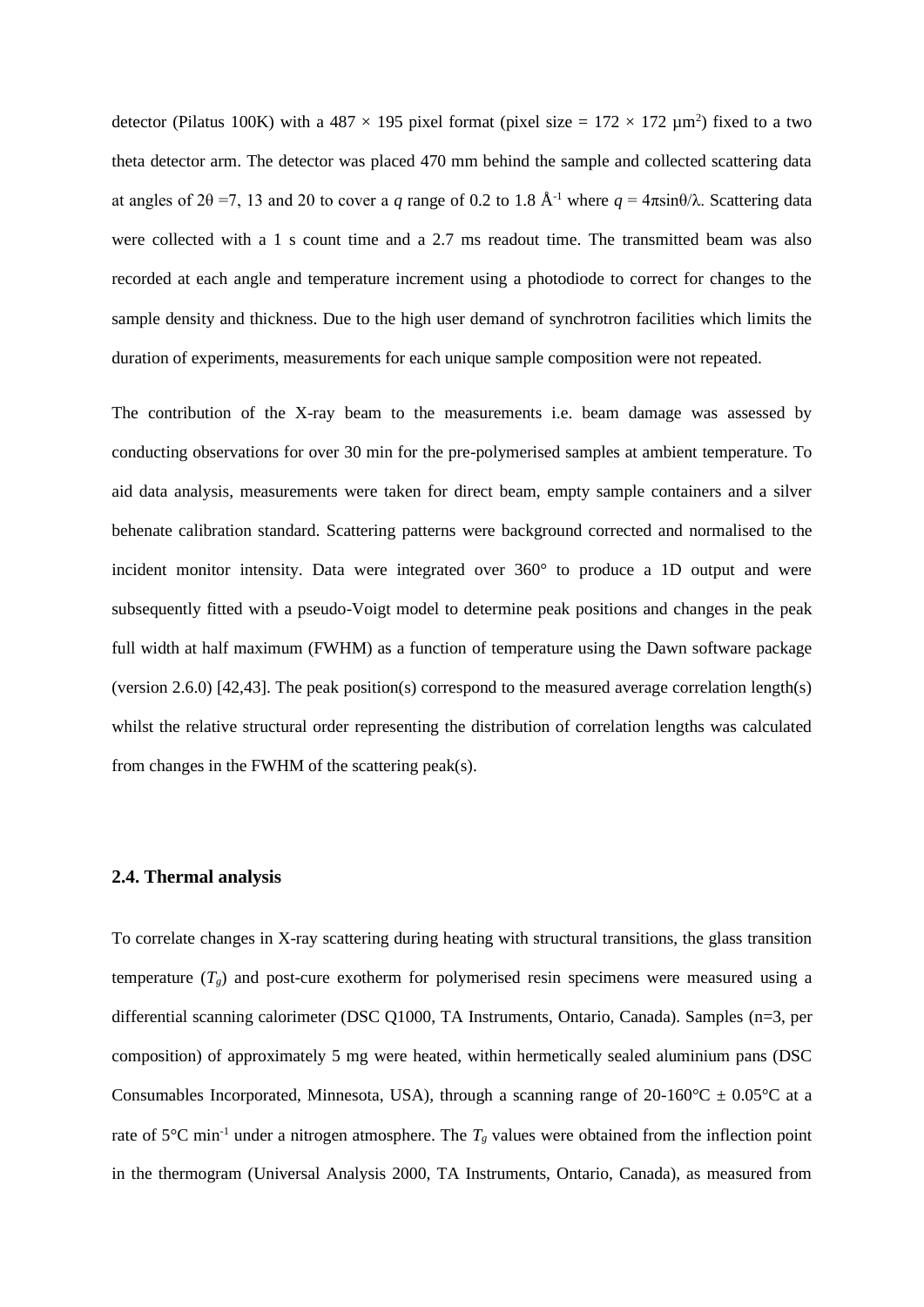the extensions of the pre- and post-transition baselines. Reaction exotherm was obtained from the integrated area of exothermic peaks in the thermogram (Universal Analysis 2000, TA Instruments, Ontario, Canada).

#### **2.5. Statistical analysis**

For each resin monomer composition, a one tailed t-test was used to determine differences in the rate of reactive group conversion between identical blends polymerised at identical irradiances, for samples using either CQ or TPO as photo-initiator. A one-way ANOVA and post-hoc Tukey tests ( $\alpha$ =0.05) were also used to identify differences in  $T_g$  and exotherm values between samples photopolymerised at different conversion rates. Descriptive analysis was conducted on X-ray scattering data and qualitatively correlated with DSC data to aid interpretation. All statistical analysis was performed in the R programming language (version 3.1.3, 2015, R Foundation).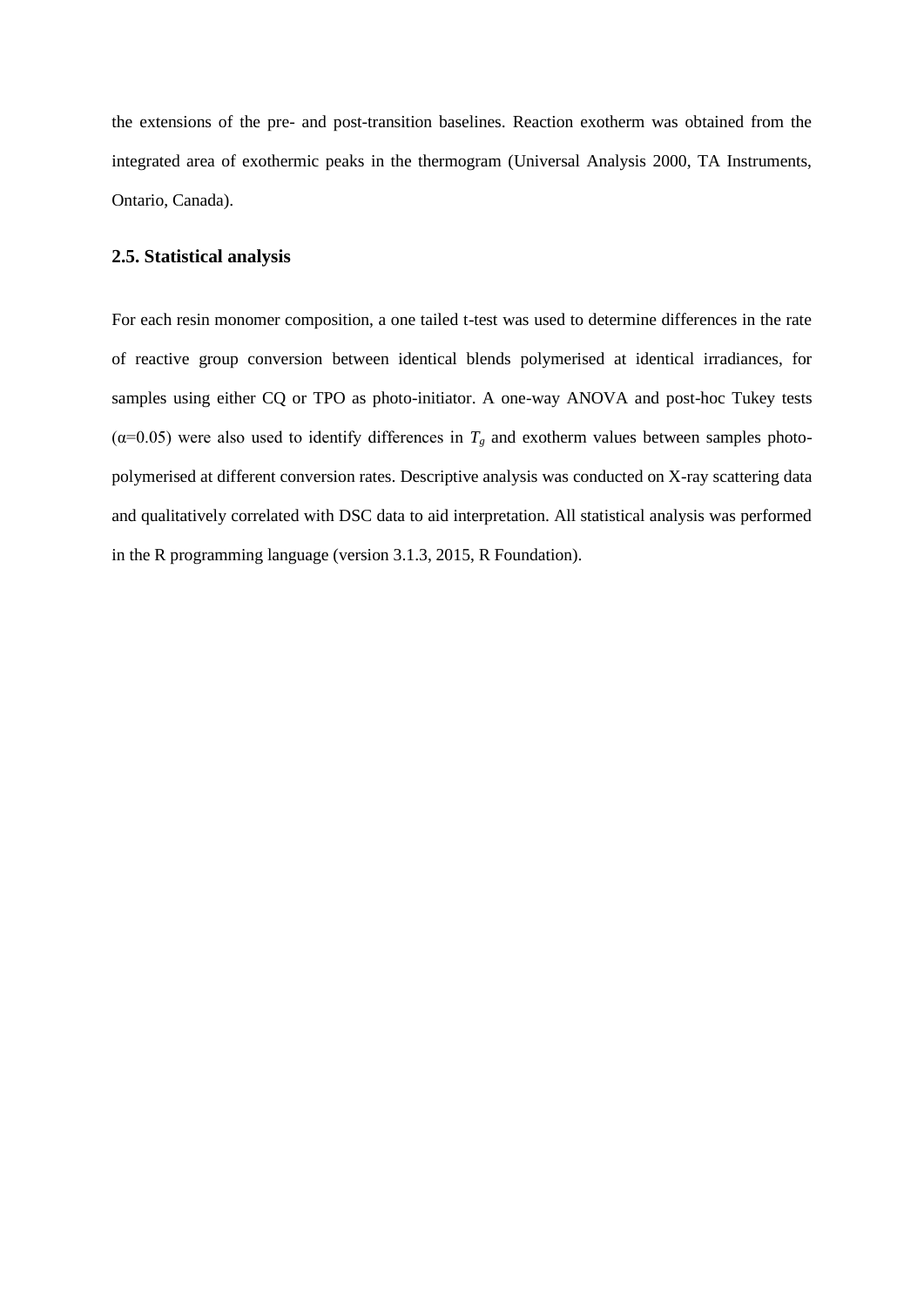### **3. Results**

#### **3.1. De-convolving the scattering signal**

**Figure 2(a)** shows representative 1-D X-ray scattering spectra for the same sample (40/60 wt.%, Bis-GMA/TEGDMA, TPO photo-initiator, irradiance = 3000 mWcm<sup>-2</sup>) at 20 $^{\circ}$ C and 160 $^{\circ}$ C. A broad scattering feature is located at  $2\theta \sim 10^{\circ}$  and shifts to lower scattering angles with increasing temperature. Deconvolution of the X-ray scattering spectrum (**Figure 2(b)**) reveals a high-agreement fit for two scattering peaks located at  $2\theta \approx 10.3^{\circ} \pm 0.0045^{\circ}$  and  $17.4^{\circ} \pm 0.036^{\circ}$ , corresponding to correlation lengths in real space of approximately 5.55 Å and 3.43 Å respectively. When the resin is incrementally heated, the principle scattering peak located at 10.3° shifts to lower values of 2θ, indicative of an increase in the correlation length. Additionally, the width of the peak fluctuates as a function of temperature indicating temperature dependent changes in medium-range order. The scattering feature at  $\sim 17.4^{\circ}$  displays a small shift to wider scattering angles upon heating, corresponding to a decrease in this correlation length, whilst the FWHM value increases linearly (**see supplementary material, Figure S2**).

#### **3.2. The effect of temperature on correlation length**

**Figure 3** illustrates the relative change in the principle correlation length for all resin samples as a function of temperature, where the correlation length corresponds to the peak position of the scattering feature at  $2\theta \sim 10.3^{\circ}$  in **Figure 2** at each temperature increment. It can be seen that all samples demonstrate a subtle two stage increase in the relative change in the correlation length, with an inflection point located at  $\sim$ 45-55 $\degree$ C, as the temperature is increased. Prior to the inflection point, the relative change in the correlation length is approximately linear with respect to temperature and the rate of increase is  $0.0110 \pm 0.0048$  and  $0.0076 \pm 0.0011$  % °C<sup>-1</sup> for the CQ and TPO based systems, respectively. After the inflection point, the rate of relative change in the correlation length increases for all samples and remains linear with values of  $\sim 0.025$  % °C<sup>-1</sup> (CQ = 0.0248  $\pm$  0.0038 %  $^{\circ}C^{-1}$ , TPO = 0.0250  $\pm$  0.0018 %  $^{\circ}C^{-1}$ ), regardless of differences in the co-monomer ratio, photo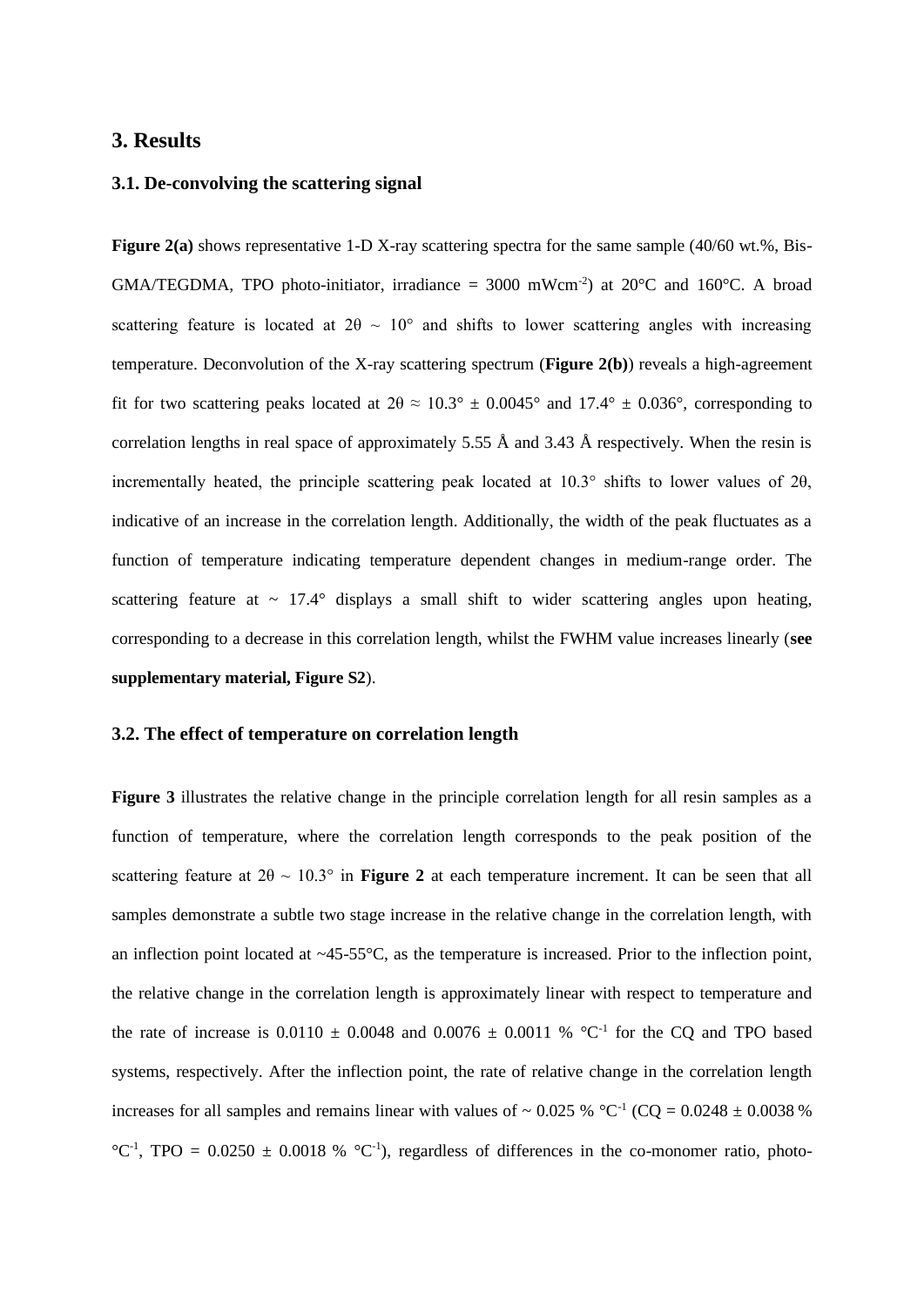initiator chemistry or the irradiance protocol used. The total relative increase in the correlation length i.e. between the highest and lowest temperature values is  $\sim$  3 % for all samples except for '40/60 wt. % 300 mW cm<sup>-2</sup> (CQ)', which shows larger initial and final gains in the correlation length during heating, however the steady state percentage increase in correlation length is similar to other resins. Differences between CQ and TPO initiated systems for the rate and total relative change in the correlation length are negligible after the inflection point.

#### **3.3. The effect of temperature on medium-range order**

All resins show undulations in the FWHM value of the principal scattering peak shown in **Figure 2** as a function of temperature (**see supplementary material, Figure S3**). A narrowing of the scattering peak represents an increase in relative order, whilst a broadening of this peak relates to reduced order. The CQ photo-initiated resins display smaller values of FWHM compared with the TPO based systems for all compositions and equivalent irradiance protocols at all temperatures i.e. CQ photoinitiated resins demonstrate greater medium-range order. Resins initiated with TPO display offsets in the FWHM which are maintained throughout heating and can be ranked by the relative viscosities of monomer blends (ratio of Bis-GMA/TEGDMA) (**see supplementary material, Figures S1,S3**). Differences in FWHM as a function of irradiance protocol and monomer ratios are negligible in the CQ initiated systems.

Relative changes in order as a function of temperature are shown in **Figure 4**, where values of order correspond to the change in the FWHM of the scattering peak shown in **Figure 2**, relative to the initial FWHM value for each temperature increment. Local minima and maxima in relative order are observed between 45 -  $65^{\circ}$ C and  $80 - 110^{\circ}$ C respectively. The minimum displays a decrease in order of  $\sim$  2.5% for TPO initiated and  $\sim$  1% for the CQ initiated systems. For TPO initiated systems, the changes in relative order tend to zero between  $80 - 120^{\circ}$ C, whilst CQ systems display a gain of  $\sim 1\%$ . Raising the temperature above 120°C conferred a decrease in order for TPO based resins whilst CQ systems displayed minor or negligible changes.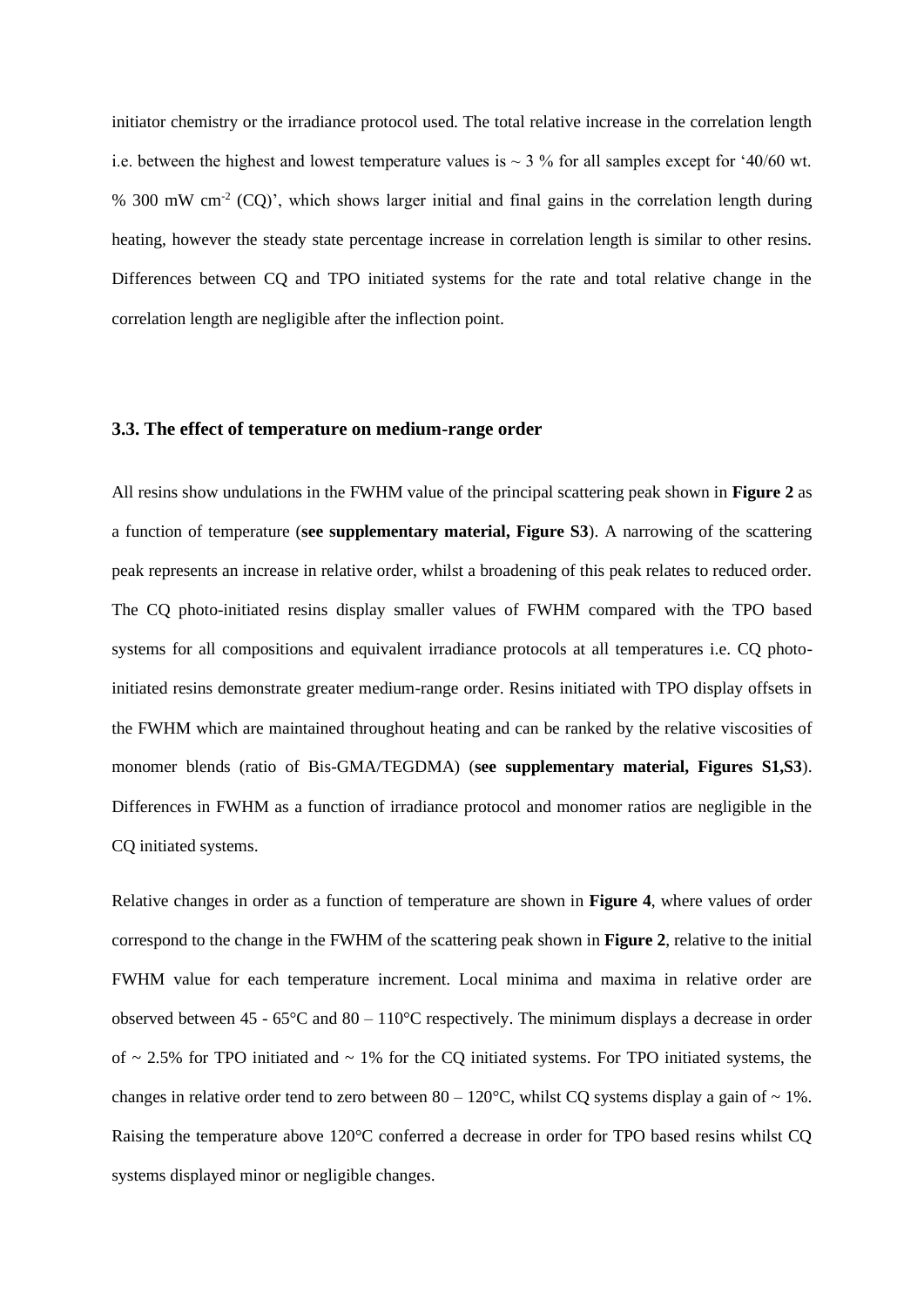#### **3.4. Thermal analysis**

**Figure 5** shows a representative DSC thermogram for a 40/60 wt. % (Bis-GMA/TEGDMA) TPO initiated resin heated through a temperature range of  $20\n-160^{\circ}\text{C}$  at a rate of  $5^{\circ}\text{C}$  min<sup>-1</sup>. Two prominent thermal features are observed; a glass transition located at approximately 50°C and a broad exothermic peak which starts and ends at  $\sim 60$  and 130°C respectively. The average  $T_g$  values and standard deviations for all resin compositions and irradiances are summarised in **Table 1**. There is generally no significant difference between  $T_g$  values for CQ and TPO initiated resins for either identical blend composition or irradiance protocol ( $p<0.05$ ). Additionally, resins initiated with CQ typically displayed greater exotherm post  $T_g$  (Table 2) compared with TPO based systems, however differences between irradiances for a given photo-initiator system were not significant (p<0.05).

#### **3.5 Polymerisation kinetics**

Figure 6 shows the rate of reactive group conversion for 60/40, 50/50 and 40/60 wt.% (Bis-GMA/TEGDMA) resins polymerised at either 300 mWcm<sup>-2</sup> (60 s) or 3000 mWcm<sup>-2</sup> (6 s) for CQ and TPO initiated systems. It can be seen that the rate of conversion is significantly greater for TPO based systems for a given irradiance and blend compared with  $CQ$  initiated resins ( $p<0.05$ ). Additionally, TPO resins irradiated at 300 mWcm<sup>-2</sup> display similar or greater conversion rates than CQ systems polymerised at 3000 mWcm<sup>-2</sup>. Greater conversion rates are also observed in blends with a larger content of TEGDMA.

## **4. Discussion**

#### **4.1. Origin and mechanism of temperature dependent structural changes**

Heating induced an increase in the correlation length of the X-ray scattering feature observed at  $2\theta \sim$ 10.3° (~5.55 Å) in Bis-GMA/TEGDMA resins (**Figure 2(a)**). It has previously been demonstrated that this scattering peak corresponds to a correlation length originating primarily from the methacrylic functional end groups of the constituent monomers and the ether backbone of TEGDMA [12],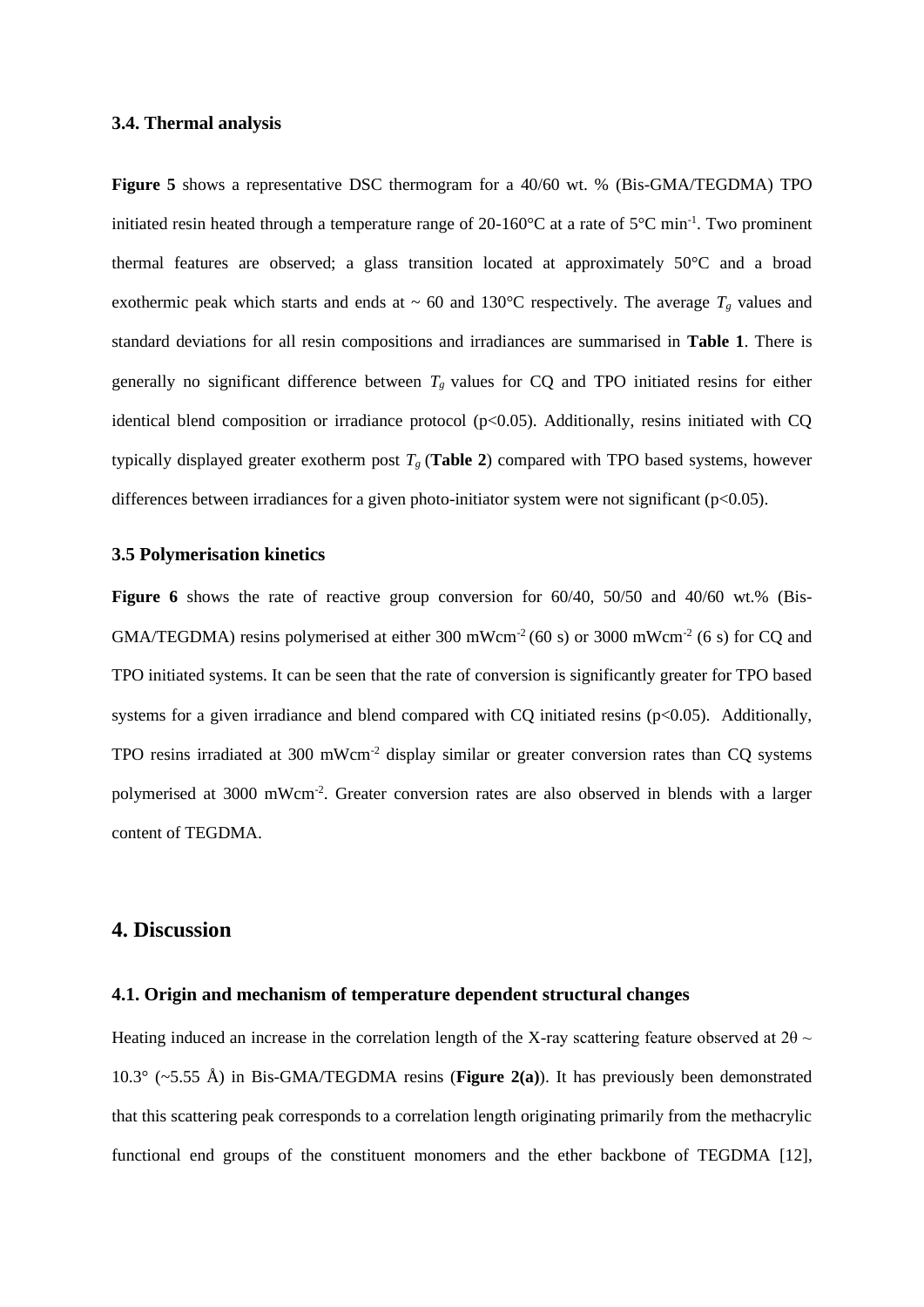constituent in cross-linking structures. It must also be acknowledged that a portion of this correlation length will originate from the polymer chain backbone. Increases in the correlation length are predominantly ascribed to thermally driven polymer segmental motions, i.e. heat generates a more energetic system, conferring chain extension and modifying structural order.

The scattering peak located at  $2\theta \sim 17.3^{\circ}$  is believed to originate from the Van der Waals separation distance of neighbouring unreacted monomers and trapped radical species. This is based on the magnitude of the correlation length closely matching previously reported values for the Van der Waals separation distance for these systems [44,45] as well as the insensitivity of the correlation length and order to second order phase transitions (**see supplementary material, Figure S2**). Correlation lengths from either neighbouring cross-links or nearest neighbour covalent bonds are ruled out as these correlation lengths would be expected to increase upon thermal perturbation. Decreases in the Van der Waals separation distance as a function of temperature are attributed to the expansion of the polymer network during heating, increasing the effective volume of the polymer and raising the mobility of the radical species, allowing them to come closer together. Variations to the Van der Waals separation distance of unreacted monomers and radicals are not the focus of this study as these components do not contribute to second order phase transitions.

#### **4.2. The effect of temperature on polymer segment chain extension and order**

The relative change in the correlation length and medium-range order demonstrate an inflection point and minima respectively at  $\sim 45-55$ °C (**Figures 3 and 4**), as a function of temperature. The inflection and minima are attributed to the glass transition region for these dimethacrylate systems [46] and is consistent with DSC measurements presented in this study (**Figure 5 and Table 1**) and with previous investigations for Bis-GMA/TEGDMA resin formulations [13,22]. Similar behaviour with regards to the minima in medium-range order as a function of temperature for other polymer systems have also been reported [46]. As the system tends towards  $T_g$  only localised vibrational and rotational motions of bonds and monomer segments are permitted [47], generating a wider range of structural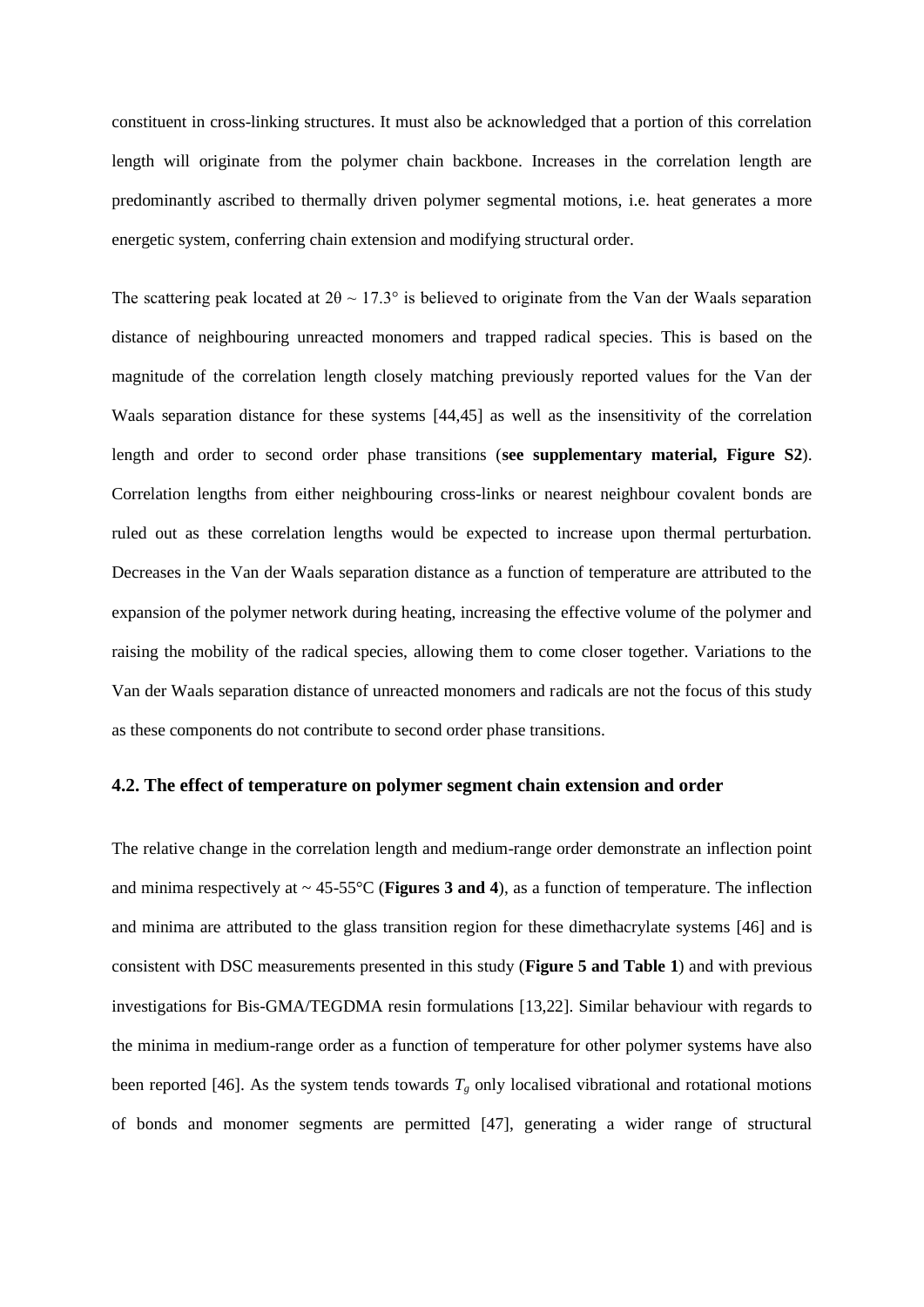conformations associated with increased thermal motions, producing the observed increase in the correlation length (chain extension) and decrease in order.

Post- $T_g$ , the rate of relative increase in the correlation length is greater than before  $T_g$  and order increases between 60-120°C (**Figure 5)**. The increase in the rate of chain extension is ascribed to larger scale molecular motions within polymer segments, cross-links and chain backbones which are permitted above  $T_g$ . Subsequent increases in order post- $T_g$  are likely due to additional structural reorientation and reactive group conversion, implied by the exothermic feature in the DSC thermograms between 60-120°C (**Figure 5 and Table 2**). This provides further support to the hypothesis that the minima in order at 45-55°C corresponds to  $T_g$  as further cure may only occur once  $T_g$  has been reached [22] to permit sufficient mobility for formerly trapped radical species [16,22]. Additional polymerisation will also confer an increase in the observed correlation length. This is not necessarily attributed to true chain extension but will represent a gradual increase in the contribution of longer correlation lengths (arising from increasing C=C to C-C conversion) to the average scattering signal. Additional reactive group conversion, indicated by the exotherm in DSC thermograms (**Table 2**), is likely small as the rate of chain extension post- $T_g$  is linear (linear fits =  $\mathbb{R}^2$ )  $> 0.95$ ). Bond degradation is not believed to play a role in any non-linear behaviour of the polymer as there is no indication of degradation in the DSC data and onset temperatures of degradation have been reported to be much greater than those used in this study [20,48].

Below the glass transition region, slower converted systems (typically CQ and relatively low irradiance, **Figure 6**) show a greater rate of relative change in the correlation length and a smaller decrease in relative order when heated. As the system transitions through  $T_g$ , differences in the rate and total relative change in the principal correlation length with respect to temperature are negligible between systems generated at higher and lower rates of reactive group conversion. Conversely, relative order remains greater and becomes positive in more slowly converted systems. This behaviour is attributed to differences in the initial medium-range structure of the polymer network, prior to heating, as a function of the initial reactive group conversion rate. Accelerating reactive group conversion using high irradiance light sources and efficient photo-initiator chemistry (**Figure 6**), has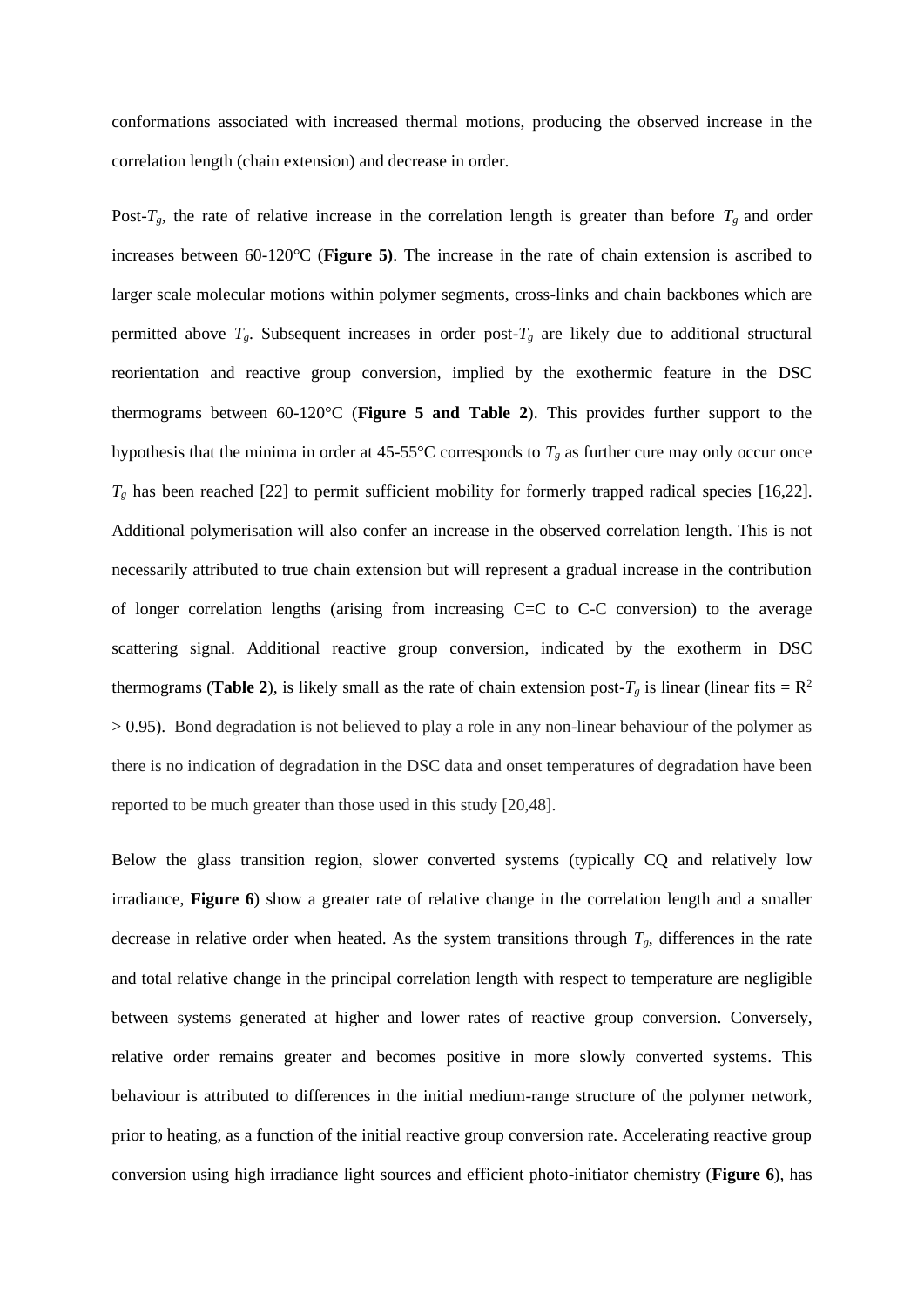been reported to generate lower structural order at medium-range length scales and an extended chain conformation, which is frozen into the network [12].

Therefore below *T*g, systems converted relatively fast (TPO and higher irradiances, **Figure 6**) possess a less uniform structure [12,25,27,49] with an extended chain segment conformation, which is more easily disturbed and less able to extend and reorientate under thermal perturbation to relieve thermal stresses. Above the glass transition, comparable rates and total magnitudes of polymer chain segment extension for systems polymerised at different rates of conversion are ascribed to similar rotational and translational freedom at these relatively short length scales for the constituent chemical bonds within the methacrylic end groups, ether backbone of TEGDMA and chain backbones. The gain in order observed in relatively slowly converted systems post- $T_g$  (80 – 110°C), is likely due to greater thermally driven post-cure. DSC traces show a greater exotherm feature after the glass transition point for CQ initiated resins indicative of greater reactive group conversion [16,18,19,50] (**Figure 5** and **Table 2**). Further conversion will constrain polymer segment motions and increase structural order [51]. However, the contribution of thermal cure is likely to be small as chain extension remains linear within this temperature range (**Figure 3**). However, post-cure may not entirely explain the greater gain in order for more slowly converted systems as the total gain in order is positive. This may therefore suggest minor structural re-orientation to a more ordered state permitted by a more uniform initial structure.

It must be acknowledged that a deficiency of this study is that changes in the polymer structure have only been observed as the temperature increases. *In vivo* thermal variations are typically experienced in cycles and it is unknown how the polymer structure is modified at medium-range orders as the polymer cools. Repeated heating and cooling may conceivably minimise or even remove structural differences at medium-range orders between polymers generated at different conversion rates in a process akin to annealing. Further work is therefore required to elucidate the relationship between initial polymerisation variables, polymer microstructure and the thermal response of the system.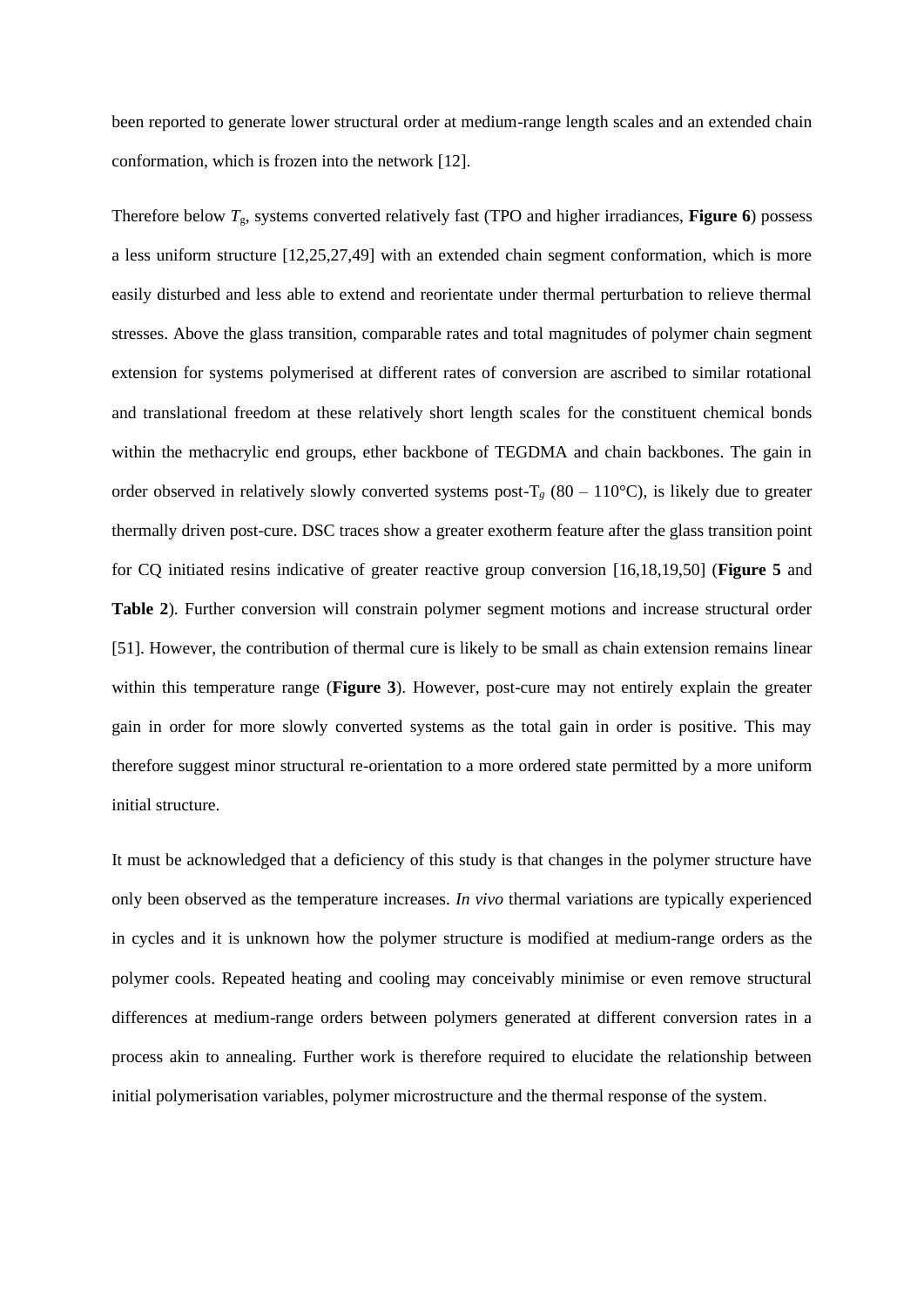## **5. Conclusions**

In this study *in-situ* X-ray scattering and DSC measurements have been used to understand how different polymer structures of dimethacrylate resins, generated through different rates of reactive group conversion, are modified by thermal perturbations. Heating confers an increase in polymer chain segment extension and modifies medium-range order, both of which are sensitive to second order phase transitions and the initial polymer structure, which in turn varies as a function of the conversion rate. Below the glass transition temperature, chain extension is greater in more slowly converted systems whilst above the transition point differences are negligible. Less ordered systems, generated at faster conversion rates maintain lower order throughout heating, compared with more slowly converted systems; this is ascribed to a lower ordered initial conformation frozen into the polymer network which inhibits structural modification. This study demonstrates how photopolymerisation variables, specifically conversion rate, and the initial polymer conformation impact on the thermal response of the polymer structure.

## **Author contributions**

S.S., O.A., R.A.M., and M.W.A.S. conceived the experiment. S.S, M.W.A.S and A.P.M performed Xray scattering measurements. Y.G., R.G. and D.L.R. conducted DSC analysis. S.S., O.A. and W.M.P. performed FT-NIR measurements. S.S., O.A., R.A.M., and M.W.A.S. interpreted the data and drafted the manuscript. All authors revised the manuscript prior to submission.

## **Funding**

The following funding is acknowledged: Science and Technology Facilities Council (award no. ST/L502510/1) and the Royal College of Surgeons of England Small Grants Scheme (Faculty of Dentistry).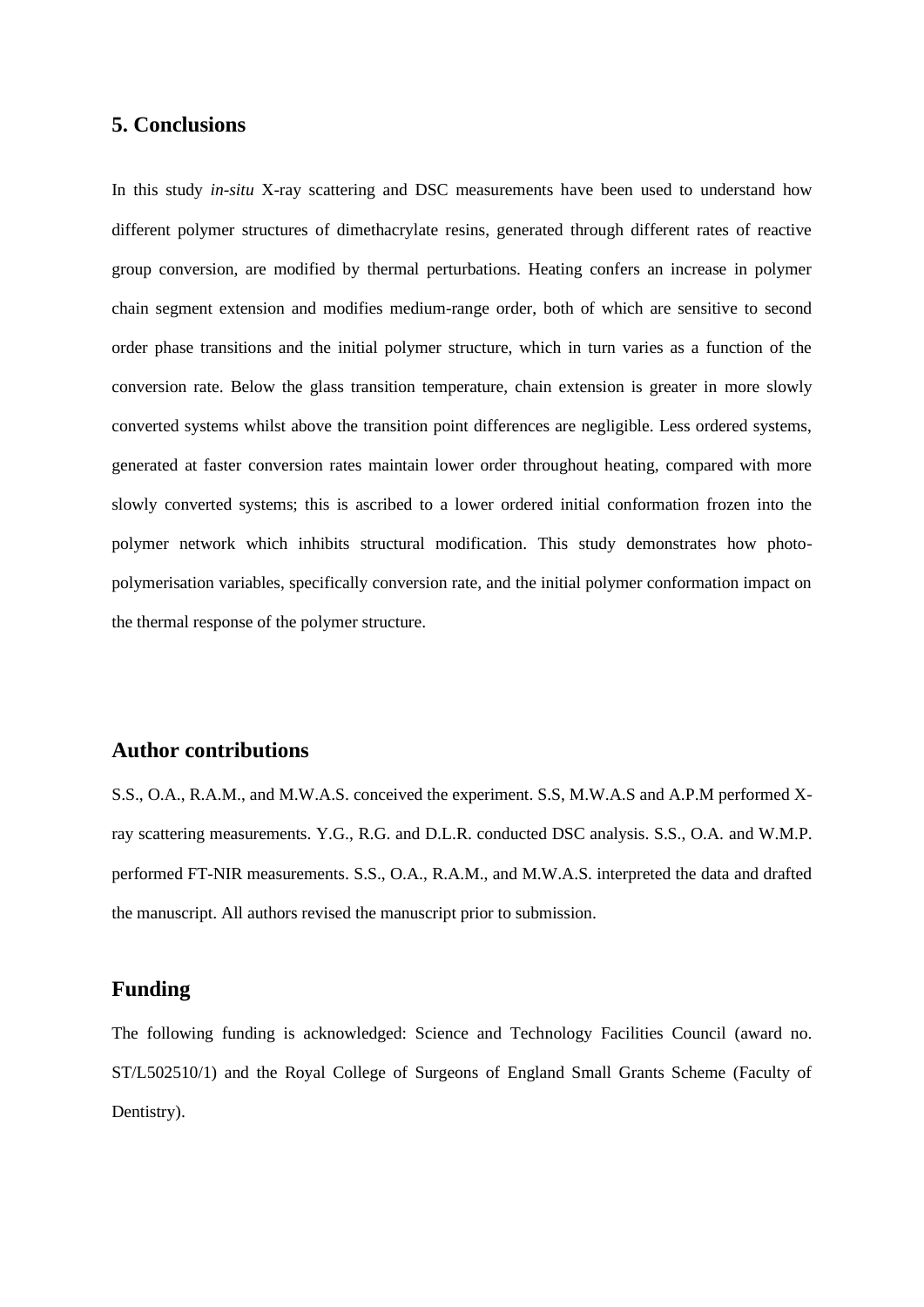## **Notes**

The authors declare no competing financial interests.

# **Acknowledgements**

The authors would like to thank Diamond Light Source for beam time (proposal MT15319-1) and the staff of the I16 beam line for their assistance with data collection.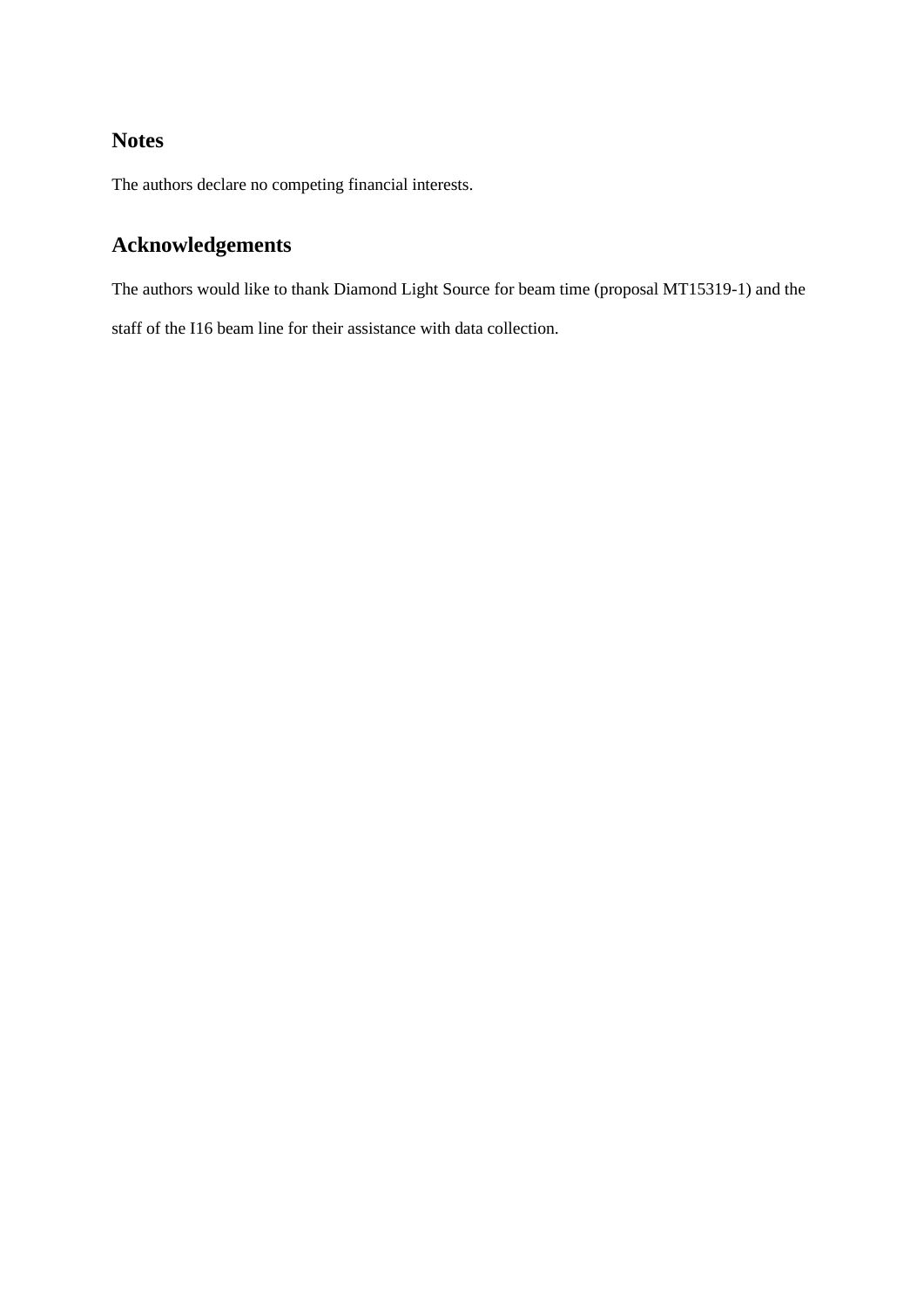## **References**

- [1] Drummond JL. Degradation, fatigue, and failure of resin dental composite materials. J Dent Res 2008;87:710–9. doi:10.1177/154405910808700802.
- [2] Lutz F, Krejci I, Barbakow F. Chewing Pressure us. Wear of Composites and Opposing Enamel Cusps. J Dent Res 1992;71:1525–9. doi:10.1177/00220345920710081201.
- [3] Bettencourt AF, Neves CB, de Almeida MS, Pinheiro LM, Oliveira SA e, Lopes LP, et al. Biodegradation of acrylic based resins: A review. Dent Mater 2010;26:e171–80. doi:https://doi.org/10.1016/j.dental.2010.01.006.
- [4] Ferracane JL. Hygroscopic and hydrolytic effects in dental polymer networks. Dent Mater 2006;22:211–22. doi:https://doi.org/10.1016/j.dental.2005.05.005.
- [5] Gale MS, Darvell BW. Thermal cycling procedures for laboratory testing of dental restorations. J Dent 1999;27:89–99. doi:https://doi.org/10.1016/S0300-5712(98)00037-2.
- [6] Brown AC, Goldberg MP. Surface temperature and temperature gradients of human teeth in sith Archives of Oral. vol. 11. 1966. doi:10.1016/0003-9969(66)90199-3.
- [7] Minami H, Hori S, Kurashige H, Murahara S, Muraguchi K, Minesaki Y, et al. Effects of Thermal Cycling on Surface Texture of Restorative Composite Materials. Dent Mater J 2007;26:316–22. doi:10.4012/dmj.26.316.
- [8] Sideridou I, Tserki V, Papanastasiou G. Effect of chemical structure on degree of conversion in light-cured dimethacrylate-based dental resins. Biomaterials 2002;23:1819–29. doi:10.1016/S0142-9612(01)00308-8.
- [9] Calheiros FC, Kawano Y, Stansbury JW, Braga RR. Influence of radiant exposure on contraction stress, degree of conversion and mechanical properties of resin composites. Dent Mater 2006;22:799–803. doi:https://doi.org/10.1016/j.dental.2005.11.008.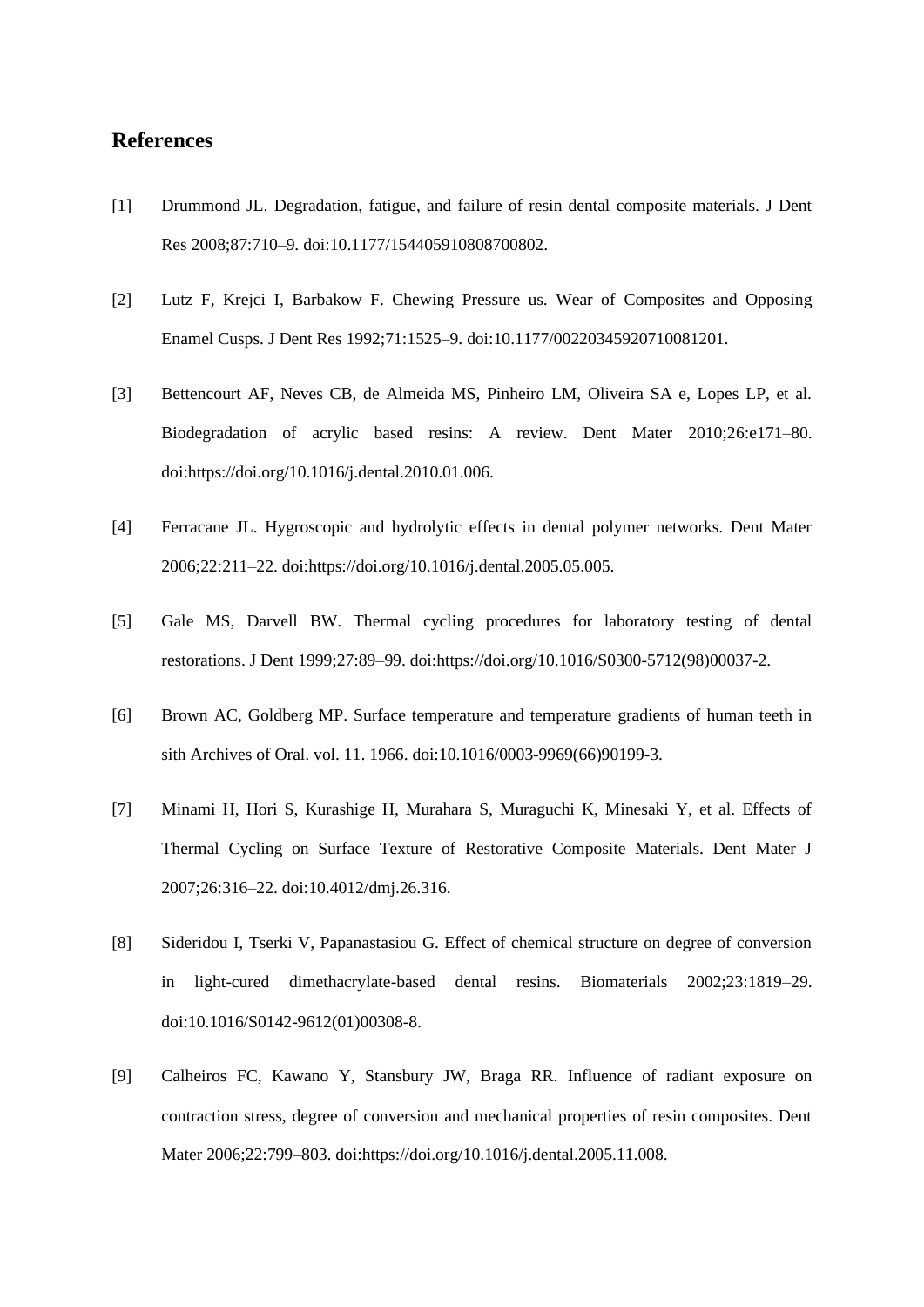- [10] Stansbury JW. Dimethacrylate network formation and polymer property evolution as determined by the selection of monomers and curing conditions. Dent Mater 2012;28:13–22. doi:https://doi.org/10.1016/j.dental.2011.09.005.
- [11] Ogunyinka A, Palin WM, Shortall AC, Marquis PM. Photoinitiation chemistry affects light transmission and degree of conversion of curing experimental dental resin composites. Dent Mater 2007;23:807–13. doi:https://doi.org/10.1016/j.dental.2006.06.016.
- [12] Sirovica S, W. A. Skoda M, Podgorski M, B. J. Thompson P, Palin W, Guo Y, et al. Structural Evidence That the Polymerization Rate Dictates Order and Intrinsic Strain Generation in Photocured Methacrylate Biomedical Polymers. Macromolecules 2019;52:5377–88. doi:10.1021/acs.macromol.9b00133.
- [13] Sideridou I, Achilias DS, Kyrikou E. Thermal expansion characteristics of light-cured dental resins and resin composites. Biomaterials 2004;25:3087–97. doi:https://doi.org/10.1016/j.biomaterials.2003.09.078.
- [14] Versluis A, Douglas WH, Sakaguchi RL. Thermal expansion coefficient of dental composites measured with strain gauges. Dent Mater 1996;12:290–4. doi:https://doi.org/10.1016/S0109- 5641(96)80036-4.
- [15] Lovell LG, Lu H, Elliott JE, Stansbury JW, Bowman CN. The effect of cure rate on the mechanical properties of dental resins. Dent Mater 2001;17:504–11. doi:10.1016/S0109- 5641(01)00010-0.
- [16] Vaidyanathan J, Vaidyanathan TK, Wang Y, Viswanadhan T. Thermoanalytical characterization of visible light cure dental composites. J Oral Rehabil 1992;19:49–64. doi:10.1111/j.1365-2842.1992.tb01590.x.
- [17] Miyazaki CL, Medeiros IS, Matos J do R, Rodrigues Filho LE. Thermal characterization of dental composites by TG/DTG and DSC. J Therm Anal Calorim 2010;102:361–7. doi:10.1007/s10973-010-0739-3.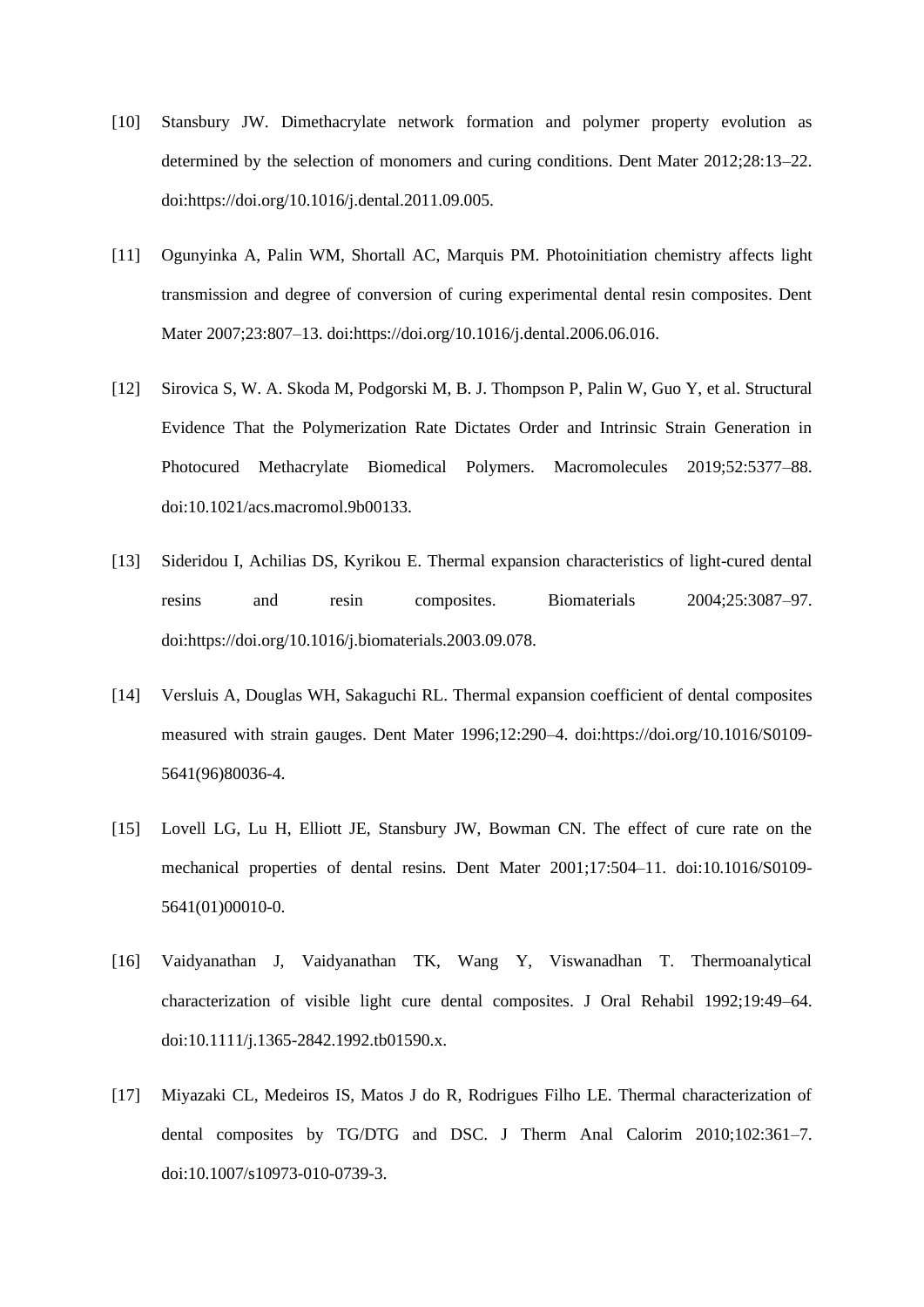- [18] Almeida CC, Mothé CG. Characterization of dental composites by thermal analysis, infrared spectroscopy and scanning electron microscopy. J Therm Anal Calorim 2009;97:585. doi:10.1007/s10973-009-0359-y.
- [19] Sampath S, R G. Thermal studies on different classes of clinical dental composites. vol. 111. 2013. doi:10.1007/s10973-012-2243-4.
- [20] Bernardi MIB, Rojas SS, Andreeta MRB, de Rastelli ANS, Hernandes AC, Bagnato VS. Thermal analysis and structural investigation of different dental composite resins. J Therm Anal Calorim 2008;94:791. doi:10.1007/s10973-008-8820-x.
- [21] Dionysopoulos P, Watts DC. Dynamic mechanical properties of an inlay composite. J Dent 1989;17:140–4. doi:https://doi.org/10.1016/0300-5712(89)90110-3.
- [22] Leprince JG, Leveque P, Nysten B, Gallez B, Devaux J, Leloup G. New insight into the "depth of cure" of dimethacrylate-based dental composites. Dent Mater 2012;28:512–20. doi:https://doi.org/10.1016/j.dental.2011.12.004.
- [23] Anseth KS, Kline LM, Walker TA, Anderson KJ, Bowman CN. Reaction Kinetics and Volume Relaxation during Polymerizations of Multiethylene Glycol Dimethacrylates. Macromolecules 1995;28:2491–9. doi:10.1021/ma00111a050.
- [24] Cook WD. Photopolymerization kinetics of oligo(ethylene oxide) and oligo(methylene) oxide dimethacrylates. J Polym Sci Part A Polym Chem 1993;31:1053–67. doi:10.1002/pola.1993.080310428.
- [25] Sarkar S, Baker PJ, Chan EP, Lin-Gibson S, Chiang MYM. Quantifying the sensitivity of the network structure and properties from simultaneous measurements during photopolymerization. Soft Matter 2017;13:3975–83. doi:10.1039/C7SM00419B.
- [26] Camboni F, Koher A, Sokolov IM. Diffusion of small particles in a solid polymeric medium. Phys Rev E 2013;88:22120. doi:10.1103/PhysRevE.88.022120.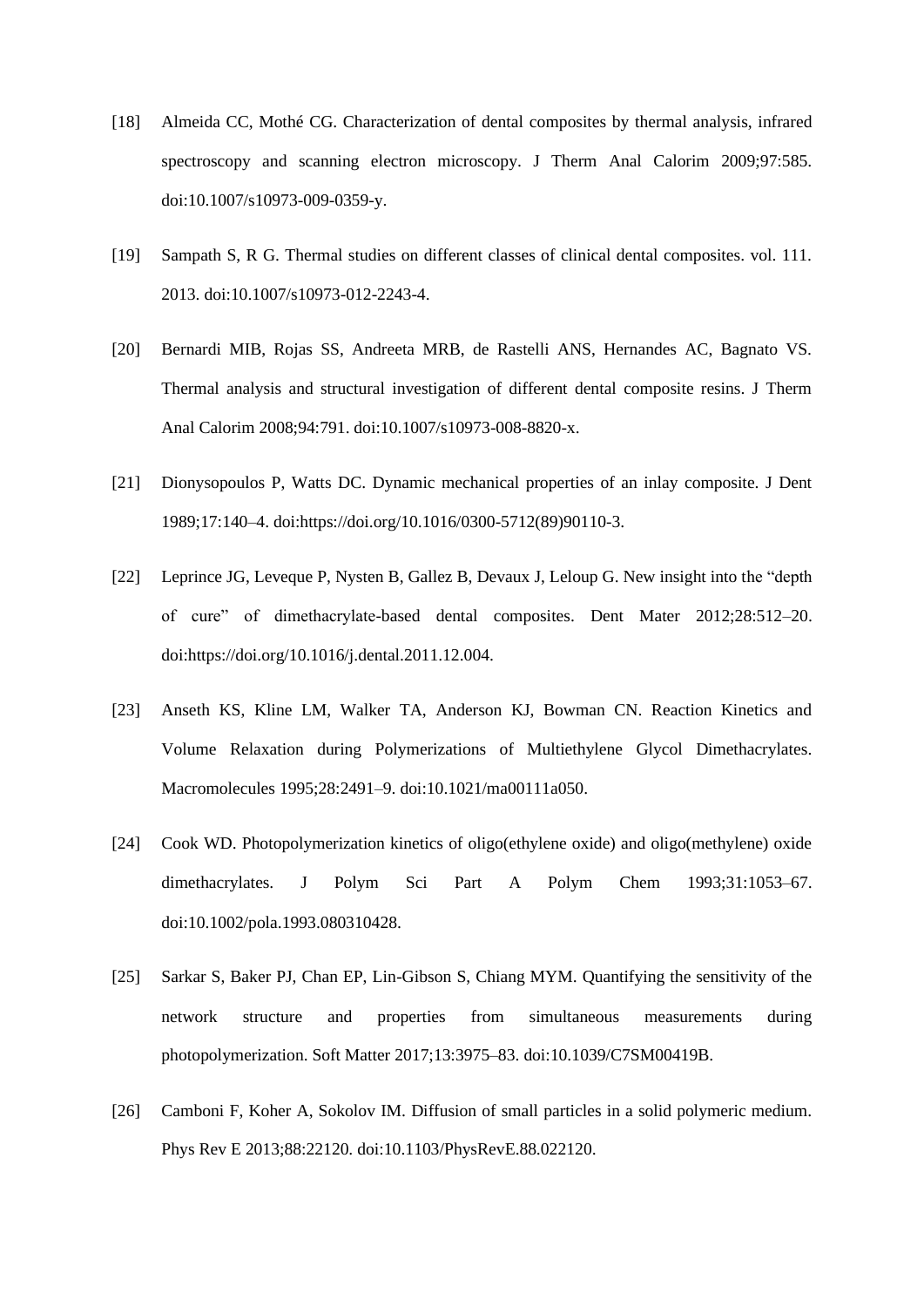- [27] Feng L, Carvalho R, Suh BI. Insufficient cure under the condition of high irradiance and short irradiation time. Dent Mater 2009;25:283–9. doi:https://doi.org/10.1016/j.dental.2008.07.007.
- [28] Bower DI, editor. Morphology and motion. An Introd. to Polym. Phys., Cambridge: Cambridge University Press; 2002, p. 117–61. doi:10.1017/CBO9780511801280.006.
- [29] Bower DI, editor. Mechanical properties I time-independent elasticity. An Introd. to Polym. Phys., Cambridge: Cambridge University Press; 2002, p. 162–86. doi:10.1017/CBO9780511801280.007.
- [30] Bower DI, editor. Mechanical properties II linear viscoelasticity. An Introd. to Polym. Phys., Cambridge: Cambridge University Press; 2002, p. 187–219. doi:10.1017/CBO9780511801280.008.
- [31] Trujillo M, Newman SM, Stansbury JW. Use of near-IR to monitor the influence of external heating on dental composite photopolymerization. Dent Mater 2004;20:766–77. doi:https://doi.org/10.1016/j.dental.2004.02.003.
- [32] Lecamp L, Youssef B, Bunel C, Lebaudy P. Photoinitiated polymerization of a dimethacrylate oligomer: Part 3. Postpolymerization study. Polymer (Guildf) 1999;40:6313–20. doi:https://doi.org/10.1016/S0032-3861(99)00042-7.
- [33] Jancar J, Wang W, Dibenedetto AT. On the heterogeneous structure of thermally cured bis-GMA/TEGDMA resins. J Mater Sci Mater Med 2000;11:675–82. doi:10.1023/A:1008999023271.
- [34] Tanoue N, Matsumura H, Atsuta M. Comparative evaluation of secondary heat treatment and a high intensity light source for the improvement of properties of prosthetic composites. J Oral Rehabil 2000;27:288–93. doi:10.1046/j.1365-2842.2000.00507.x.
- [35] Wendt SL, Leinfelder KF. The Clinical Evaluation of Heat-Treated Composite Resin Inlays. J Am Dent Assoc 1990;120:177–81. doi:https://doi.org/10.14219/jada.archive.1990.0038.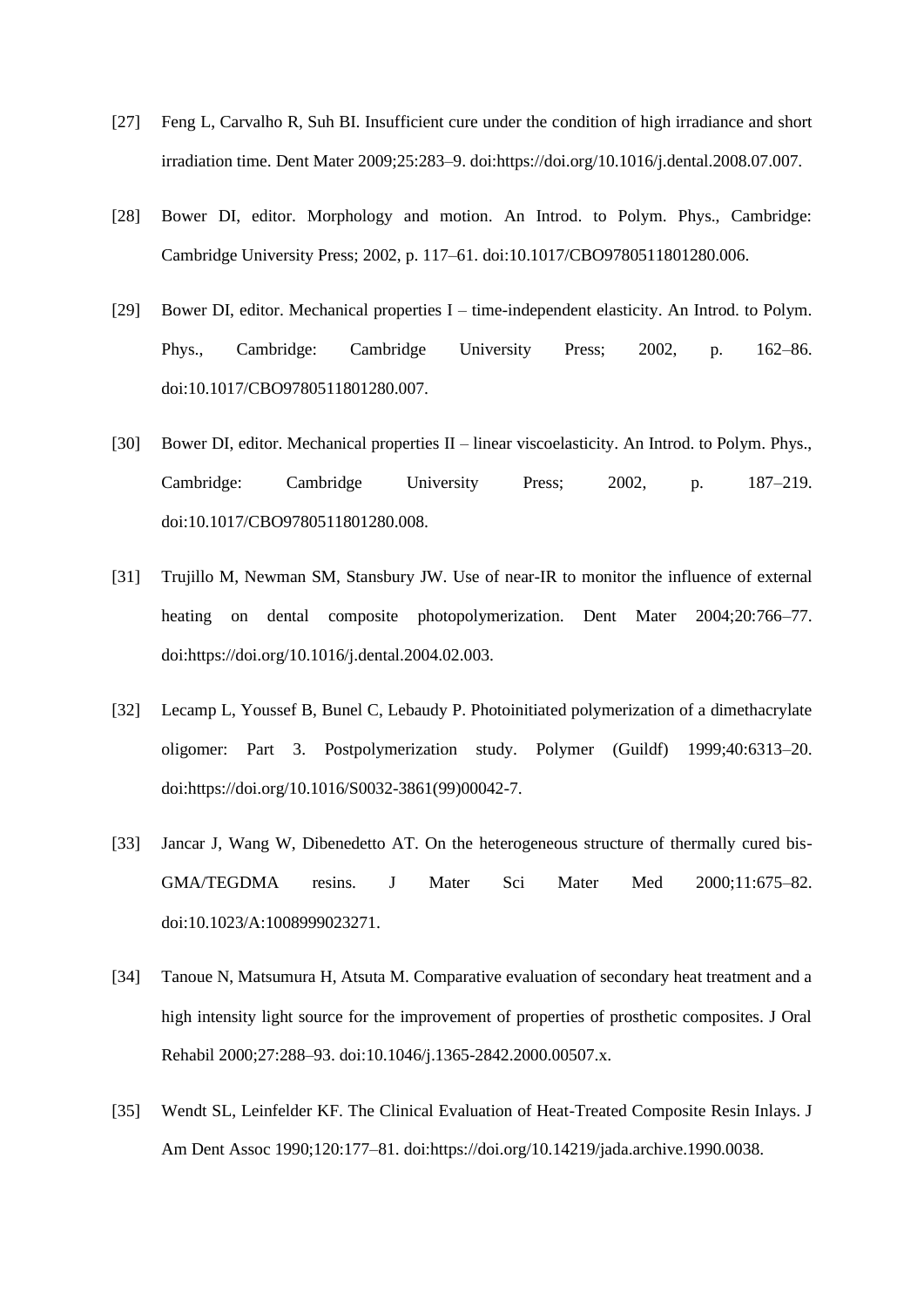- [36] Loza-Herrero MA, Rueggeberg EA, Caughman WE, Schuster GS, Lefebvre CA, Gardner EM. Effect of Heating Delay on Conversion and Strength of a Post-cured Resin Composite. J Dent Res 1998;77:426–31. doi:10.1177/00220345980770021201.
- [37] Peutzfeldt A, Asmussen E. The effect of postcuring on quantity of remaining double bonds, mechanical properties, and in vitro wear of two resin composites. J Dent 2000;28:447–52. doi:https://doi.org/10.1016/S0300-5712(00)00021-X.
- [38] Ellakwa A, Cho N, Lee IB. The effect of resin matrix composition on the polymerization shrinkage and rheological properties of experimental dental composites. Dent Mater 2007;23:1229–35. doi:https://doi.org/10.1016/j.dental.2006.11.004.
- [39] Leung RL, Fan PL, Johnston WM. Post-irradiation Polymerization of Visible Light-activated Composite Resin. J Dent Res 1983;62:363–5. doi:10.1177/00220345830620031201.
- [40] Tarumi H, Imazato S, Ehara A, Kato S, Ebi N, Ebisu S. Post-irradiation polymerization of composites containing bis-GMA and TEGDMA. Dent Mater 1999;15:238–42. doi:https://doi.org/10.1016/S0109-5641(99)00040-8.
- [41] Collins SP, Bombardi A, Marshall AR, Williams JH, Barlow G, Day AG, et al. Diamond Beamline I16 (Materials & Magnetism). AIP Conf Proc 2010;1234:303–6. doi:10.1063/1.3463196.
- [42] Basham M, Filik J, Wharmby MT, Chang PCY, El Kassaby B, Gerring M, et al. Data Analysis WorkbeNch (DAWN). J Synchrotron Radiat 2015;22:853–8. doi:10.1107/S1600577515002283.
- [43] Filik J, Ashton A, C Y Chang P, A Chater P, J Day S, Drakopoulos M, et al. Processing twodimensional X-ray diffraction and small-angle scattering data in DAWN 2. vol. 50. 2017. doi:10.1107/S1600576717004708.
- [44] Peutzfeldt A. Resin composites in dentistry: the monomer systems. Eur J Oral Sci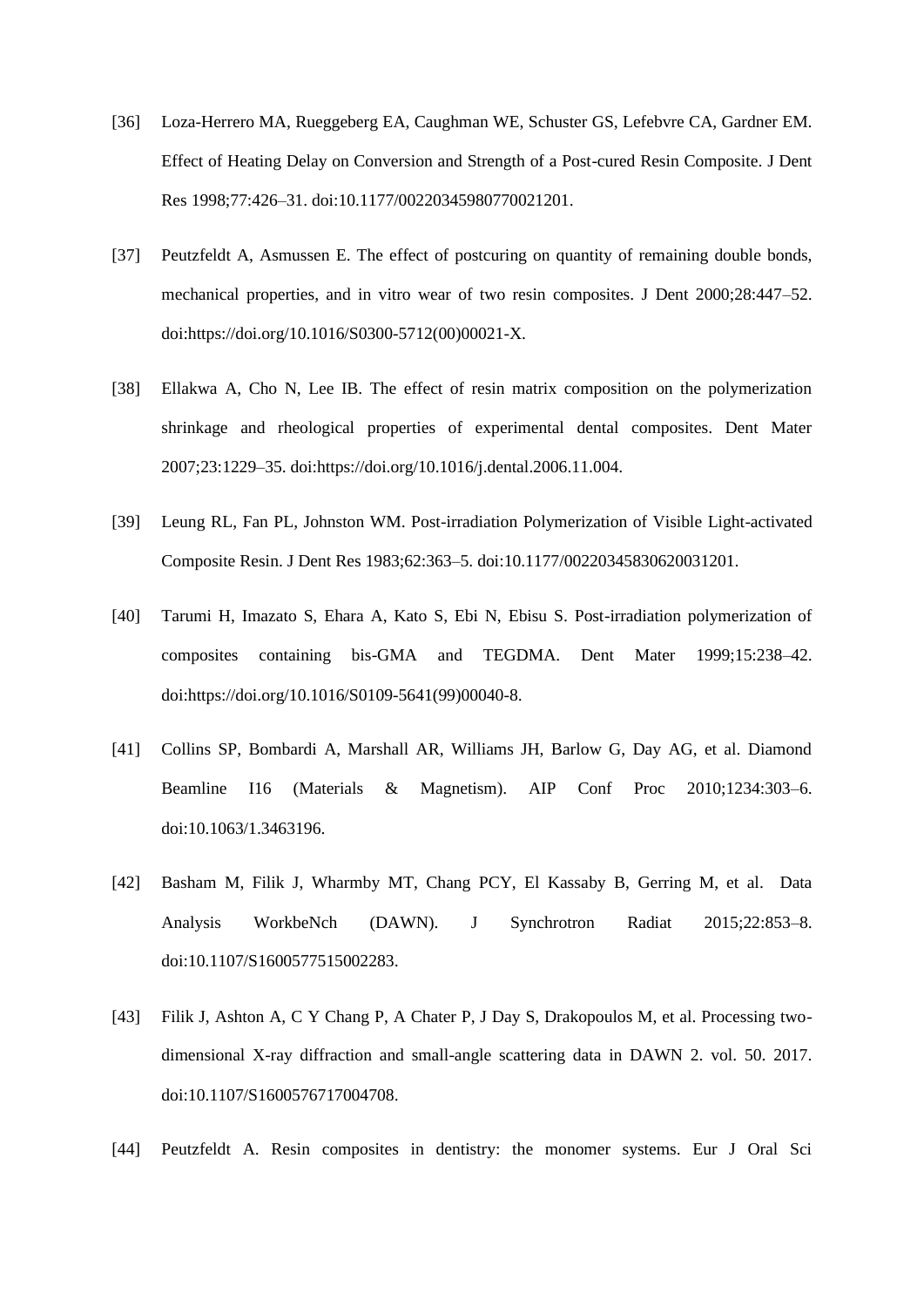1997;105:97–116. doi:10.1111/j.1600-0722.1997.tb00188.x.

- [45] Rueggeberg FA. From vulcanite to vinyl, a history of resins in restorative dentistry. J Prosthet Dent 2002;87:364–79. doi:10.1067/mpr.2002.123400.
- [46] Frick B, Richter D, Ritter C. Structural Changes near the Glass Transition–Neutron Diffraction on a Simple Polymer. Europhys Lett 1989;9:557–62. doi:10.1209/0295-5075/9/6/011.
- [47] Hoffman JD. Anelastic and dielectric effects in polymeric solids, N. G. McCrum, B. E. Read, and G. Williams, Wiley, New York, 1967. pp. 617. J Appl Polym Sci 1969;13:397. doi:10.1002/app.1969.070130214.
- [48] Achilias DS, Karabela MM, Sideridou ID. Thermal degradation of light-cured dimethacrylate resins: Part I. Isoconversional kinetic analysis. Thermochim Acta 2008;472:74–83. doi:https://doi.org/10.1016/j.tca.2008.02.004.
- [49] Elliott JE, Lovell LG, Bowman CN. Primary cyclization in the polymerization of bis-GMA and TEGDMA: a modeling approach to understanding the cure of dental resins. Dent Mater 2001;17:221–9. doi:https://doi.org/10.1016/S0109-5641(00)00075-0.
- [50] Dewaele M, Asmussen E, Peutzfeldt A, Munksgaard EC, Benetti AR, Finné G, et al. Influence of curing protocol on selected properties of light-curing polymers: Degree of conversion, volume contraction, elastic modulus, and glass transition temperature. Dent Mater 2009;25:1576–84. doi:https://doi.org/10.1016/j.dental.2009.08.001.
- [51] Darvell BW. Chapter 5 Acrylic. In: Darvell BW, editor. Materials Science for Dentistry. ninth ed. Woodhead Publishing; 2009, p. 108–27. doi:https://doi.org/10.1533/9781845696672.108.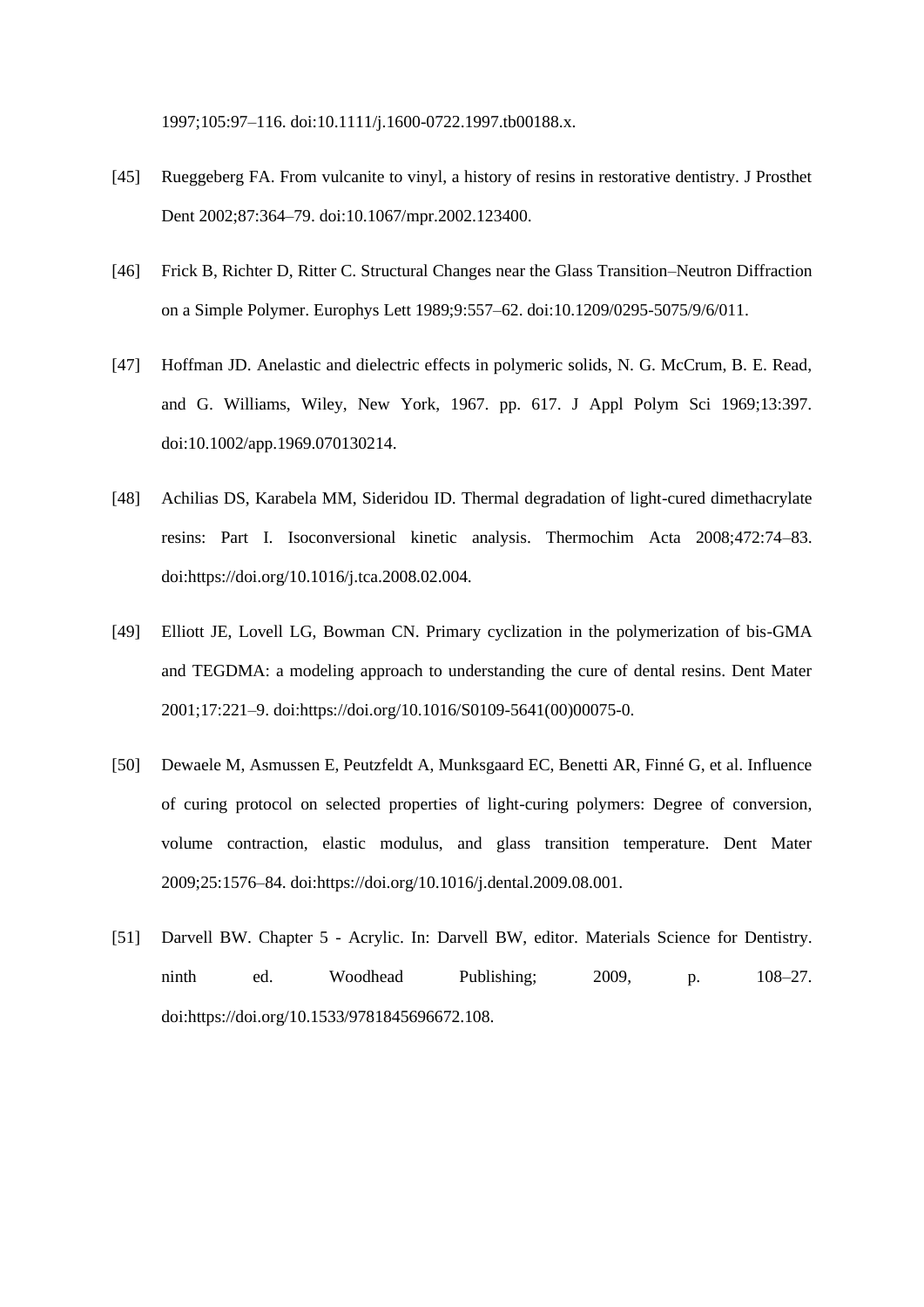## **Figures**



**Figure 1.** Simplified experimental setup at the I16 beamline (Diamond Light Source) with an example 2D diffraction image (image for illustrative purposes, collected at BM28, ESRF). A pre-polymerised resin disc specimen is stored in good contact between two aluminium plates normal to impinging X-rays. The aluminium housing is mounted in contact and perpendicular to a kinematic heating platform, used to increase the temperature of the resin specimen through contact with the aluminium plates. Thermocouples (not shown) are attached to the heating platform, aluminium housing and the resin specimen to monitor the temperature and heating rate. X-ray scattering measurements are taken at 5°C intervals between 20-160°C.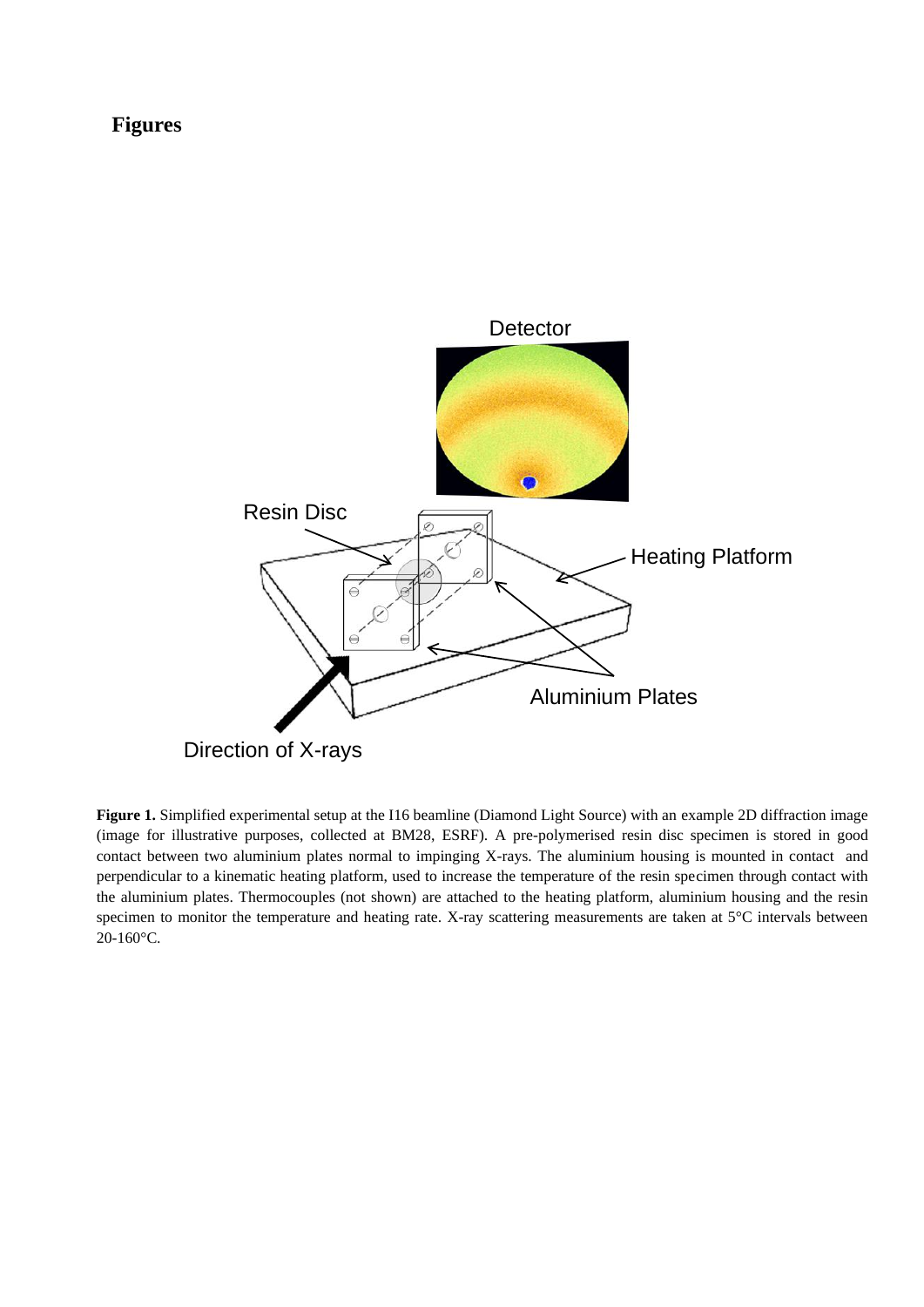

**Figure 2. (a)** X-ray scattering spectrum of a 40/60 wt.%, Bis-GMA/TEGDMA, TPO photo-initiator (irradiance = 3000 mWcm<sup>-2</sup>) at 20°C and 160°C. The principal scattering feature is initially located at  $\sim 10.3$ ° at a temperature of 20 °C (solid black line) and shifts to lower values of 2θ when heated up to 160 °C (broken black line). Fluctuations in the peak width are also observed as a function of temperature. **(b)** Deconvolution of the scattering feature reveals two underlying broad peaks located at approximately 10.3 and 17.3°.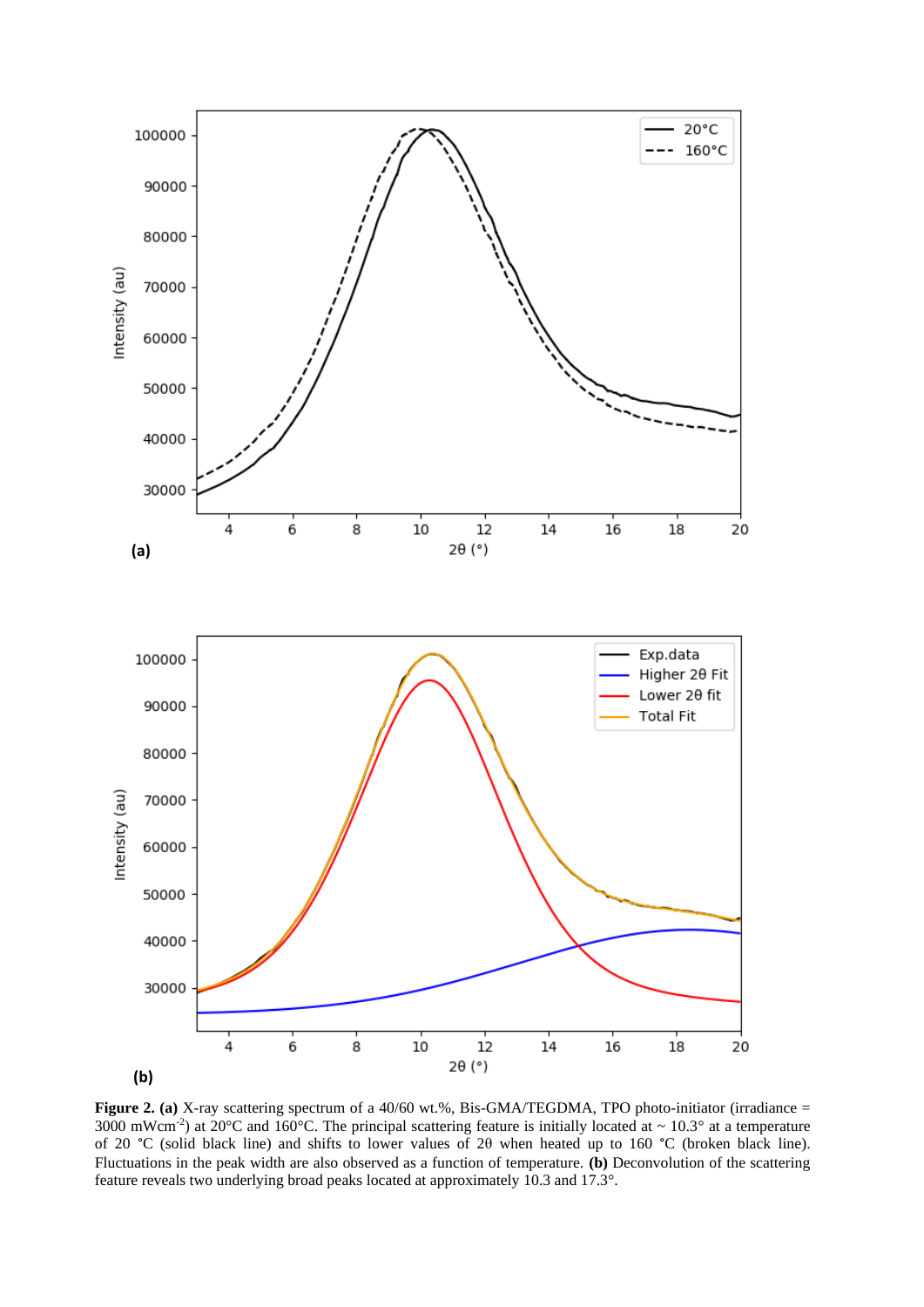

**Figure 3.** Relative percentage change in the principal correlation length as a function of temperature for **(a)** CQ and **(b)** TPO initiated resins. Here, error bars are shown but are typically smaller than the plotting symbol size. Error values were obtained from the propagation of errors of fitting uncertainties. (**inset**) Inflection point in the relative change in the correlation length with associated error bars. Data to the right of the broken vertical line represent points where the heating platform could not maintain the heating rate due to thermal losses, but where data was still collected at the respective temperatures.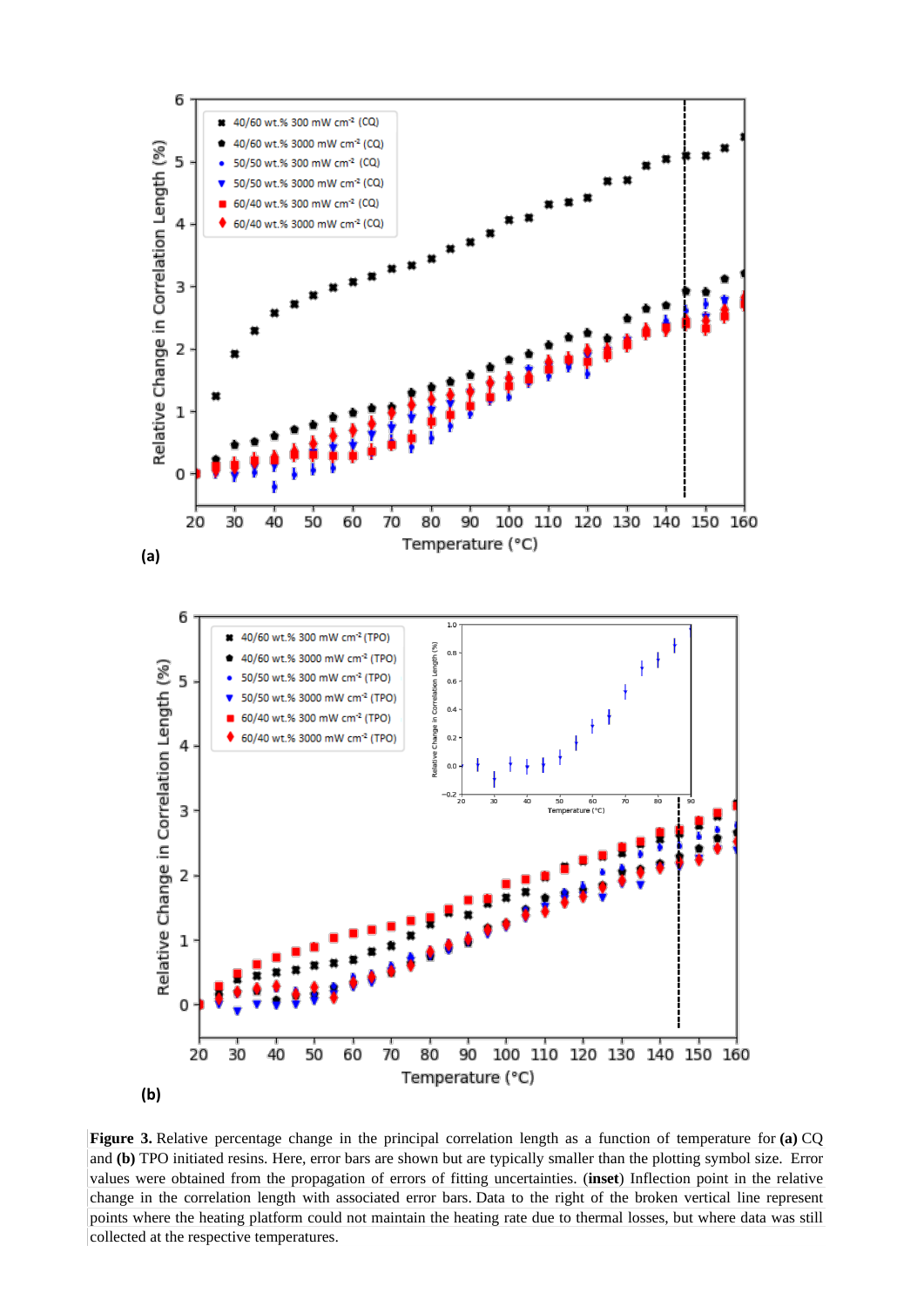

**Figure 4.** Relative change in order as a function of temperature for **(a)** CQ and **(b)** TPO initiated resins. Data to the right of the broken vertical line represent points where the heating platform could not maintain the heating rate due to thermal losses, but where data was still collected at the respective temperatures.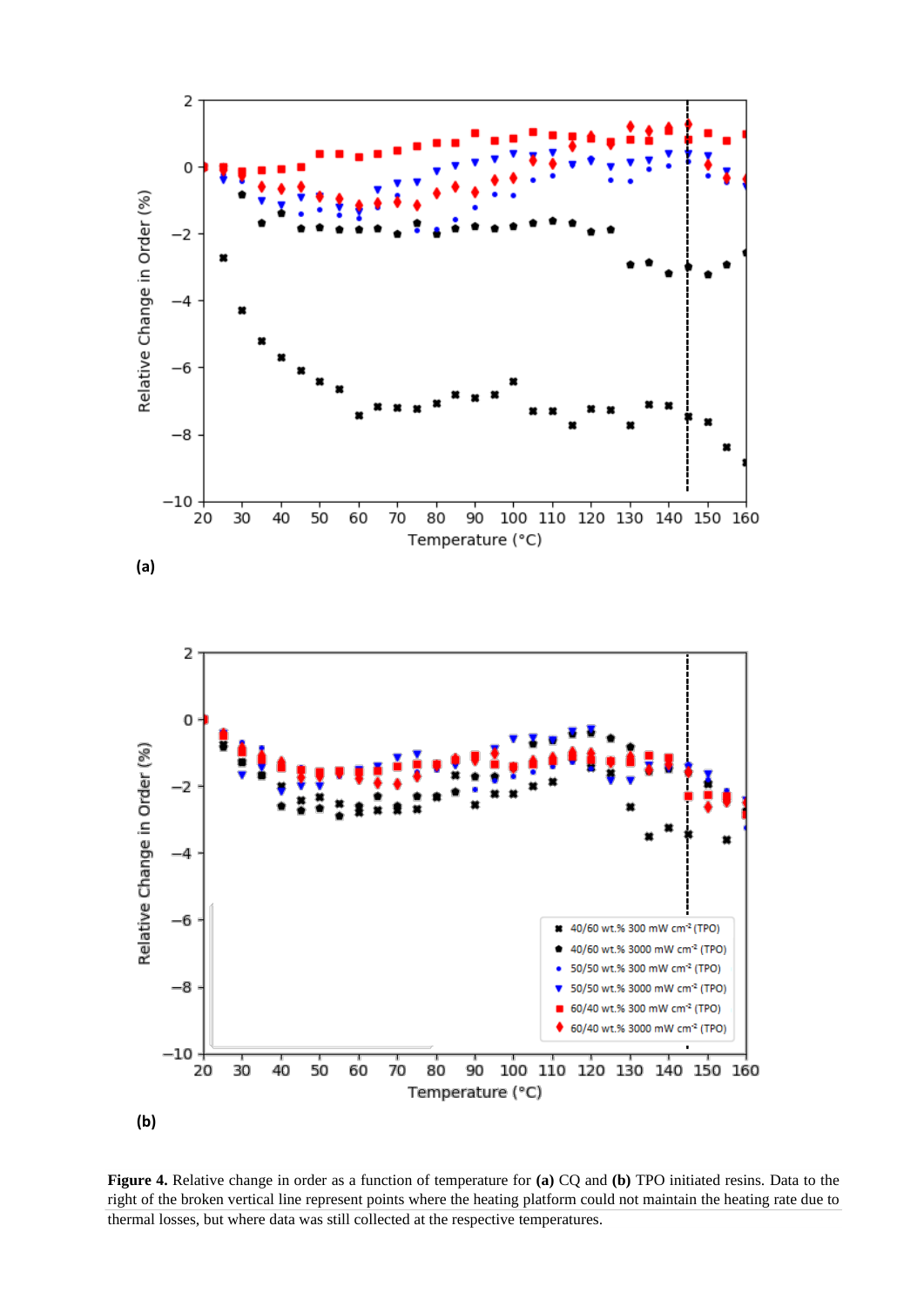

**Figure 5.** A representative DSC thermogram for a 40/60 wt.% (Bis-GMA/TEGDMA) resin initiated with TPO. A glass transition region is observed at  $\sim$  46 °C whilst an exotherm is seen between 60-130°C.

| Table 1 – Mean glass transition temperatures ( $T_q$ ) for<br>each unique resin composition with associated<br>standard deviations. Common superscripts denote<br>non-significant differences within columns and rows,<br>within the same Bis-GMA/TEGDMA blend (p<0.05). |                               |                               |  |
|--------------------------------------------------------------------------------------------------------------------------------------------------------------------------------------------------------------------------------------------------------------------------|-------------------------------|-------------------------------|--|
| <b>Resin</b>                                                                                                                                                                                                                                                             | 300 mW $cm-2$                 | 3000 mW $cm^{-2}$             |  |
| composition                                                                                                                                                                                                                                                              | $T_q$ (°C)                    | $T_q$ (°C)                    |  |
| 40/60 CQ                                                                                                                                                                                                                                                                 | $53.01 \pm 6.28$ <sup>a</sup> | $45.91 \pm 2.22$ <sup>a</sup> |  |
| 40/60 TPO                                                                                                                                                                                                                                                                | $48.12 \pm 1.27$ <sup>a</sup> | $46.05 \pm 1.18$ <sup>a</sup> |  |
| 50/50 CQ                                                                                                                                                                                                                                                                 | $46.97 \pm 1.58$ <sup>*</sup> | $45.14 \pm 2.72$ <sup>*</sup> |  |
| 50/50 TPO                                                                                                                                                                                                                                                                | $46.88 \pm 4.92$ <sup>*</sup> | $50.35 \pm 1.75$ <sup>+</sup> |  |
| 60/40 CQ                                                                                                                                                                                                                                                                 | $49.62 \pm 3.65^{\text{*}}$   | $46.46 \pm 1.83^{\text{*}}$   |  |
| 60/40 TPO                                                                                                                                                                                                                                                                | $50.54 \pm 4.62$ <sup>#</sup> | $49.73 \pm 1.14^{\text{*}}$   |  |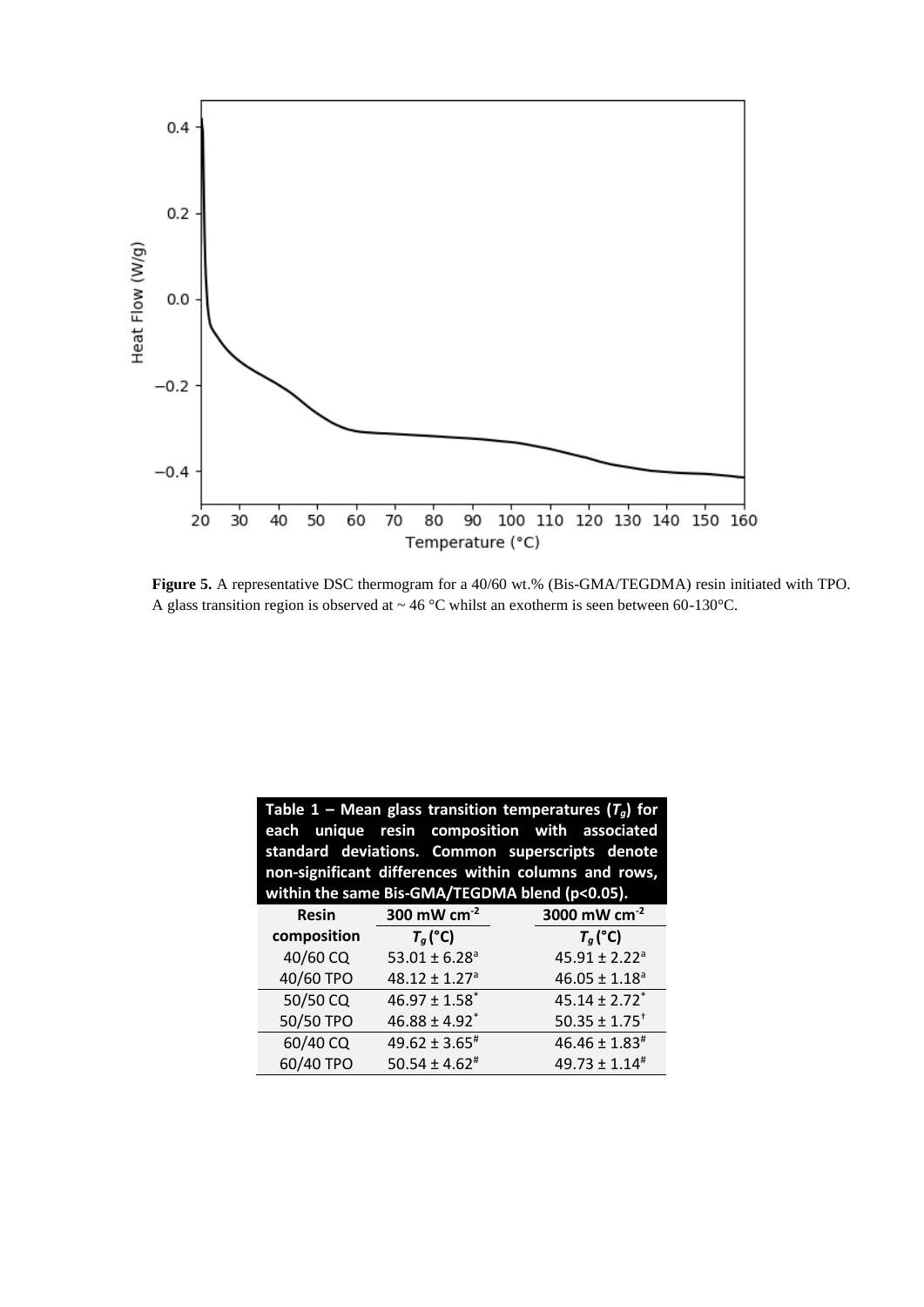| Table 2 – Mean exotherm, post $T_g$ , for each unique<br>resin composition with associated standard deviations.<br>Common superscripts denote non-significant<br>differences within columns and rows, within the same<br>Bis-GMA/TEGDMA blend (p<0.05). |                              |                              |  |
|---------------------------------------------------------------------------------------------------------------------------------------------------------------------------------------------------------------------------------------------------------|------------------------------|------------------------------|--|
| <b>Resin</b>                                                                                                                                                                                                                                            | 300 mW cm $^{-2}$            | 3000 mW cm <sup>-2</sup>     |  |
| composition                                                                                                                                                                                                                                             | (J/g)                        | (J/g)                        |  |
| 40/60 CQ                                                                                                                                                                                                                                                | $5.46 \pm 2.66^a$            | $5.21 \pm 1.36^a$            |  |
| 40/60 TPO                                                                                                                                                                                                                                               | $3.86 \pm 1.70^a$            | $4.12 \pm 0.43$ <sup>a</sup> |  |
| 50/50 CQ                                                                                                                                                                                                                                                | $5.32 \pm 1.46^*$            | $3.88 \pm 1.39$ <sup>*</sup> |  |
| 50/50 TPO                                                                                                                                                                                                                                               | $3.98 \pm 1.78$ <sup>*</sup> | $1.63 \pm 0.96^*$            |  |
| 60/40 CQ                                                                                                                                                                                                                                                | $4.08 \pm 2.54^{\#}$         | $4.81 \pm 2.70^{\text{\#}}$  |  |
| 60/40 TPO                                                                                                                                                                                                                                               | $1.90 \pm 0.91$ <sup>#</sup> | $6.20 \pm 0.85$ #            |  |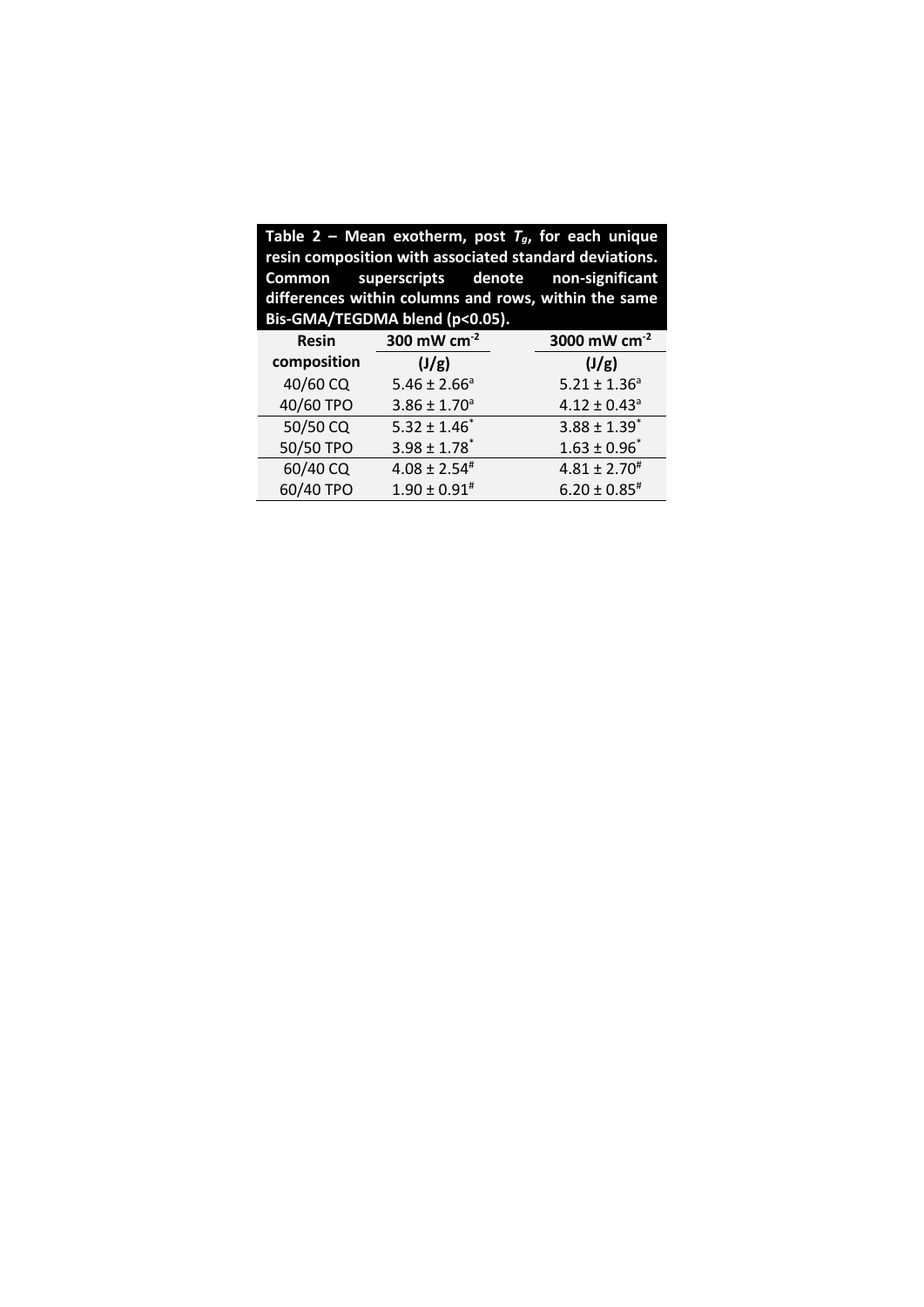

**Figure 6.** Representative profiles for the rate of reactive group conversion for **(a)** 40/60 wt.%, **(b)** 50/50 wt.% and **(c)** 60/40 wt.% (Bis-GMA/TEGDMA) resins with photo-initiator as either CQ or TPO and polymerised at irradiances of 300 mWcm<sup>-2</sup> or 3000 mWcm<sup>-2</sup>. The broken vertical line denotes the onset of irradiance.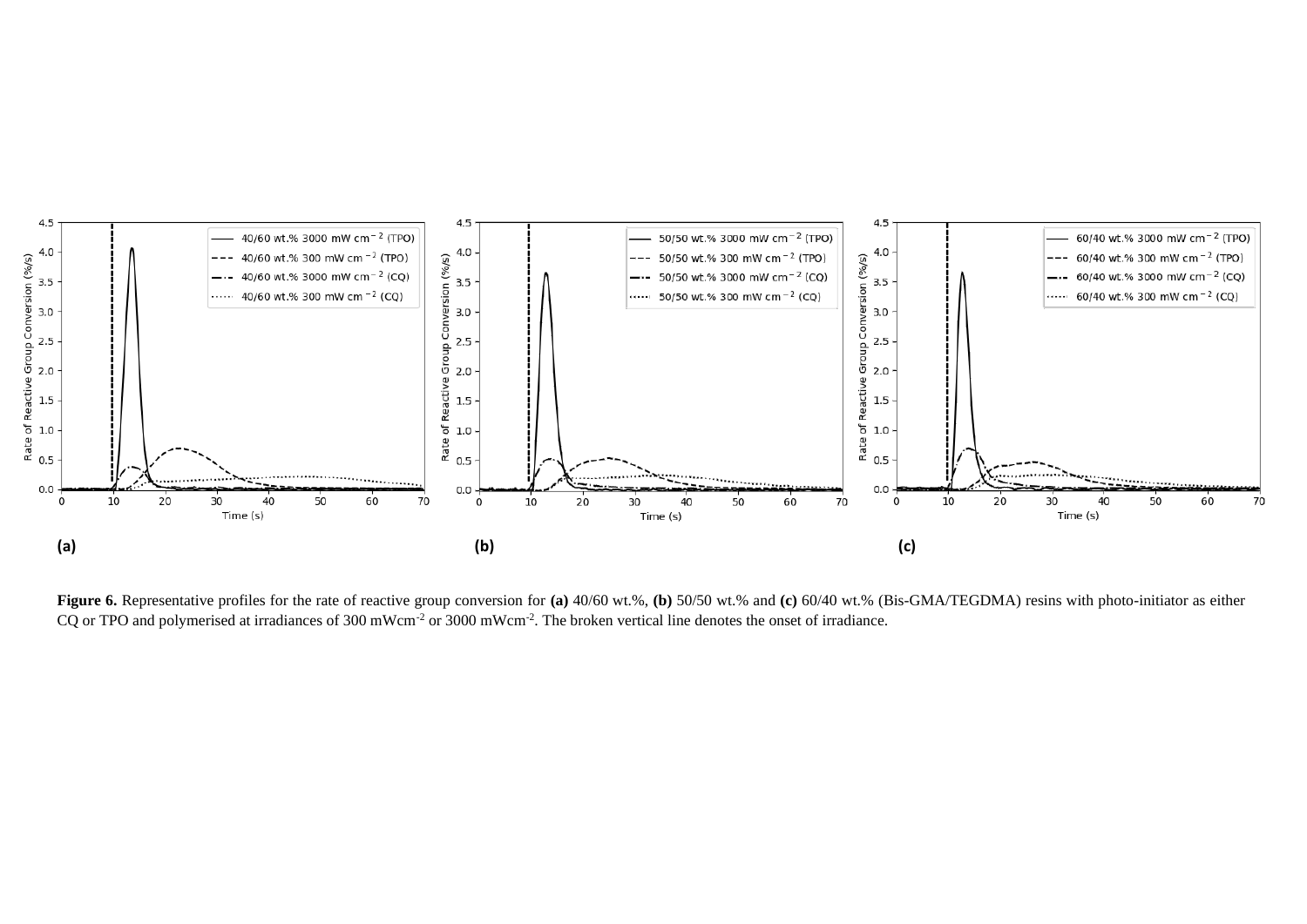## **Supplementary material**

## **Supplementary methods**

## **Viscosity analysis**

The viscosities of Bis-GMA/TEGDMA wt. % monomer blends, as a function of Bis-GMA content (20,30,40,50,60,70 and 100 wt.%), were measured using a rheometer (AR 2000, TA Instruments, Ontario, Canada). Measurements for each unique monomer blend composition (n=20) were performed at  $25^{\circ}$ C $\pm$  0.1°C using a Peltier controlled temperature plate at a shear rate of 51.6 s<sup>-1</sup>.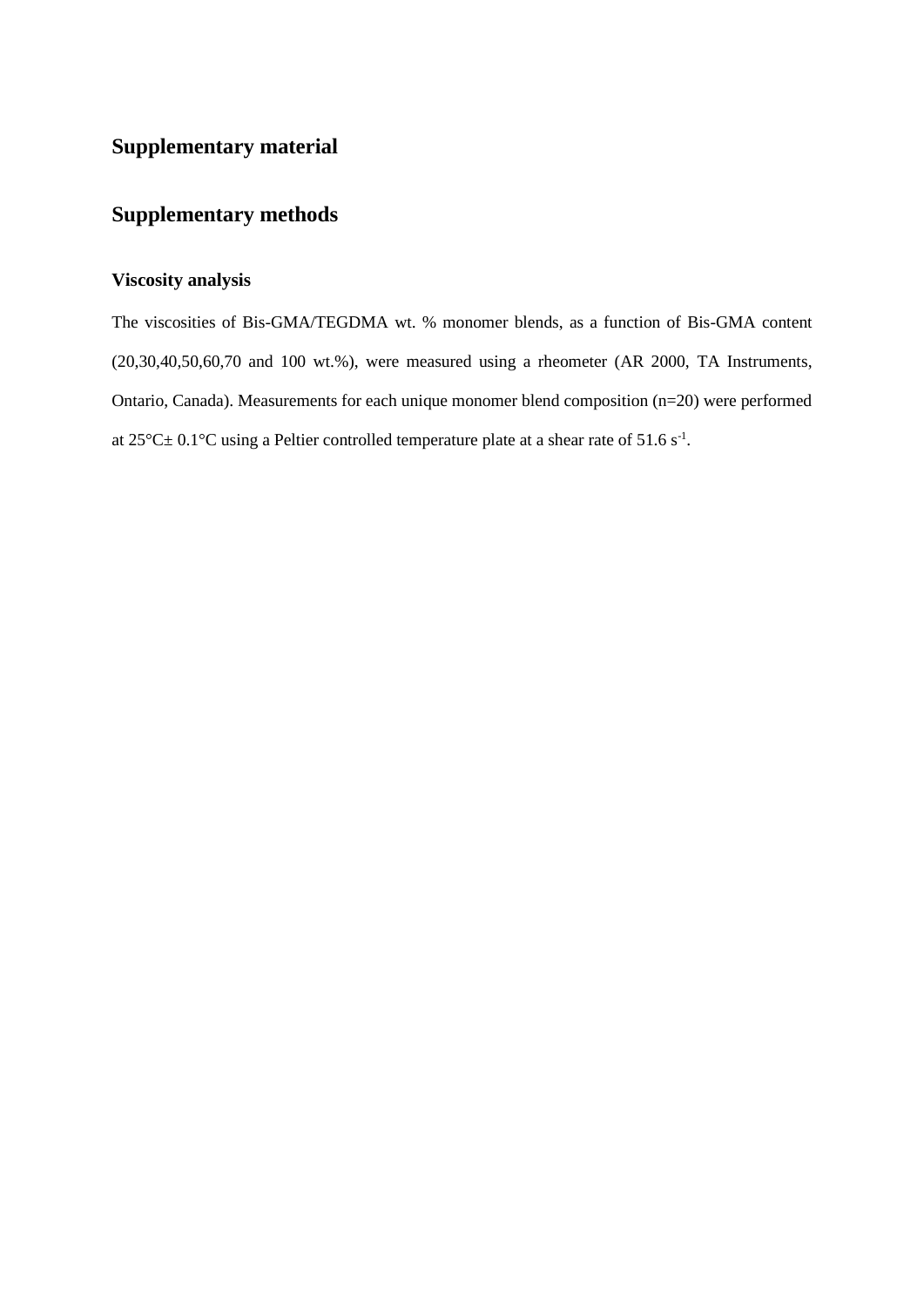# **Supplementary results**



Figure S1. Viscosity of Bis-GMA/TEGDMA wt.% monomer blends as a function of the Bis-GMA content (wt.%). Error bars are shown but are smaller than the size of the plotting symbols.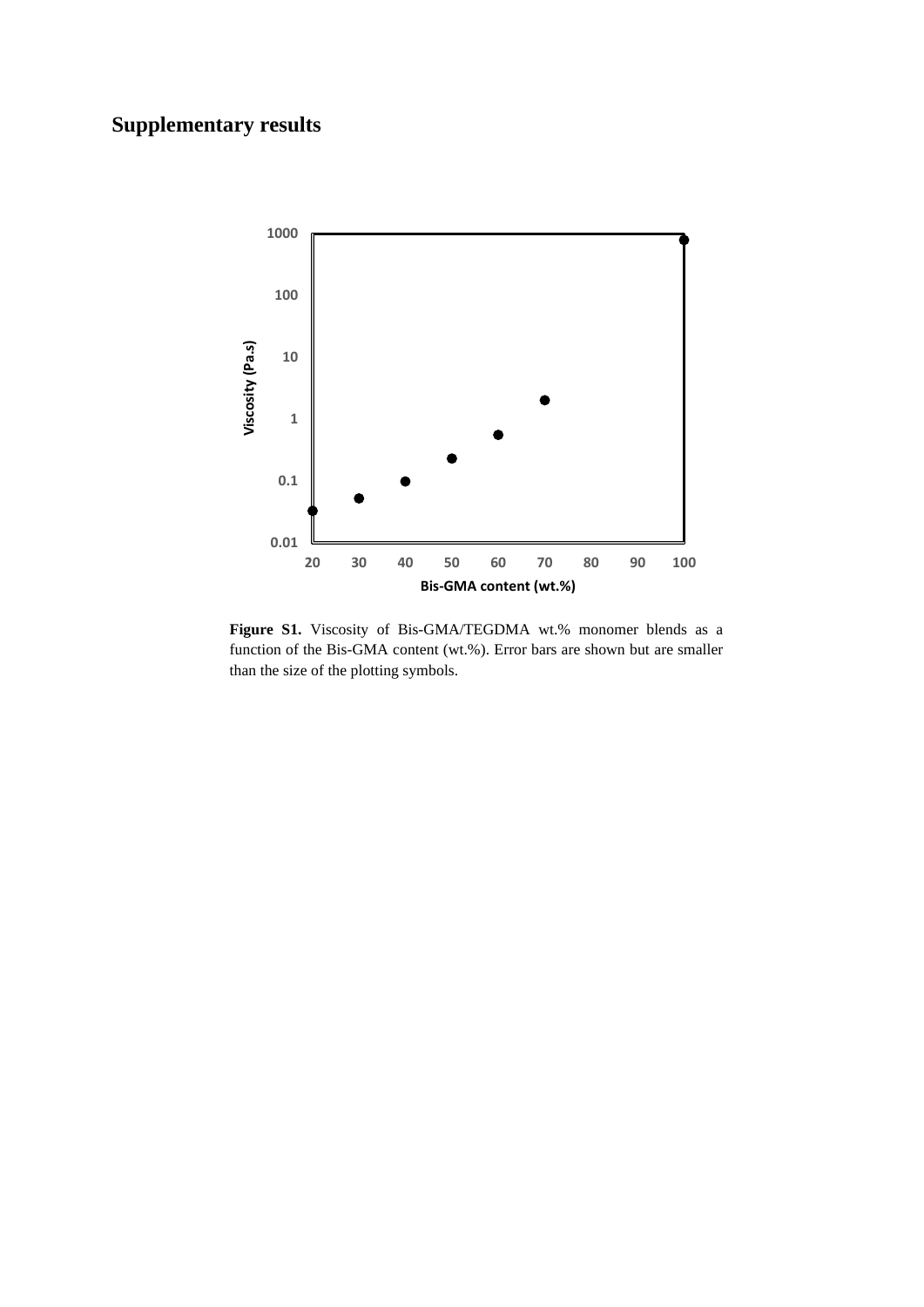

**Figure S2.** A representative plot of the relative change in the correlation length (**×**) and FWHM (●) of the broad scattering peak located at ~ 17.4°, as a function of temperature, for a 40/60 wt.% (Bis-GMA/TEGDMA) CQ resin. Error bars were obtained via propagation of errors from peak fitting uncertainties.